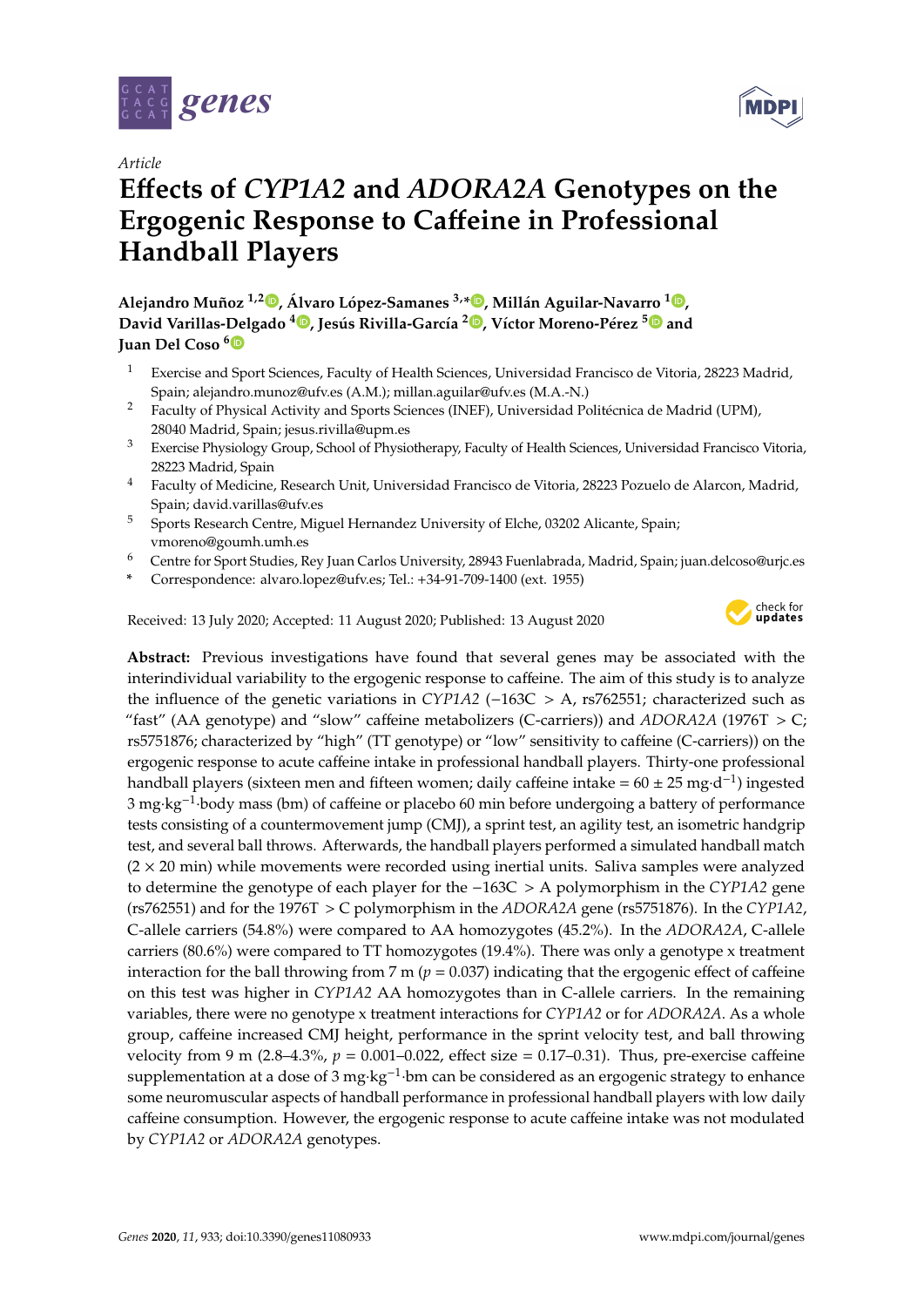**Keywords:** ergogenic aids; genetics; polymorphism; team-sport athletes; sport performance

#### **1. Introduction**

Caffeine (1,3,7-trimethylxanthine) is one of the most commonly used ergogenic aids [\[1](#page-12-0)[,2\]](#page-12-1), probably because of the ample evidence that supports its effects on sports performance  $[3,4]$  $[3,4]$ . Caffeine was considered a banned substance by several international sport federations and its use was prohibited in competition between 1984 and 2004. However, because of the difficulties to separate between the social use of caffeine from that associated to obtaining ergogenic/performance benefits, this stimulant substance was removed from the list of prohibited substances and moved to the monitoring program of the World Anti-Doping Agency (WADA) to monitor the use of caffeine in sports. The removal of caffeine from the WADA's prohibited list has provoked an increase in the consumption of caffeine in the last years [\[2\]](#page-12-1) together with a proliferation of investigations aimed to determine the performance benefits of acute caffeine innate in several sport situations. Different studies have found that ingestion of low-to-moderate doses of caffeine (3–6 mg·kg−<sup>1</sup> ·bm) may have the potential to enhance performance in individual [\[5\]](#page-12-4) and team sports [\[6\]](#page-12-5). In addition, previous studies investigating the ergogenic effect of acute caffeine ingestion in team sport disciplines have observed benefits of this supplementation strategy on neuromuscular performance and match-play demands [\[7](#page-12-6)[–10\]](#page-12-7). With this background, caffeine can be considered as an ergogenic substance to increase several aspects of physical performance but a few investigations have suggested that the magnitude of the ergogenic response to acute caffeine intake may vary among individuals [\[11](#page-12-8)[–13\]](#page-12-9). In these investigations, acute caffeine intake produced an overall ergogenic effect when analyzing all participants as a whole group but researchers detected one or several individuals that did not benefit from caffeine intake (i.e., non-responders to caffeine ergogenicity). Interindividual variations in the ergogenic response to caffeine may be attributed to different factors such as training status [\[14\]](#page-12-10), sex [\[15\]](#page-13-0), caffeine ingestion method [\[16\]](#page-13-1), caffeine dosage [\[17,](#page-13-2)[18\]](#page-13-3), habitual caffeine intake [\[19\]](#page-13-4), time-of-day when caffeine is consumed [\[20](#page-13-5)[,21\]](#page-13-6) and genotype variation [\[22–](#page-13-7)[24\]](#page-13-8). Other researchers have disputed the existence of non-responders to caffeine as all individuals positively respond to caffeine, to some extent, when using multiple, repeated testing sessions [\[25\]](#page-13-9).

For these reasons, the influence of genetics on the ergogenic response to caffeine has received more attention in the past few years. Specifically, the interindividual variation in response to caffeine ingestion has been associated to two genes, *CYP1A2* and *ADORA2A* [\[3\]](#page-12-2). The cytochrome P450 1A2 is a hepatic enzyme, responsible for ~95% of all caffeine metabolism, which catabolizes caffeine into different dimethylxanthines such as paraxanthine, theophylline, and theobromine [\[26\]](#page-13-10). A single nucleotide polymorphism (SNP) within the *CYP1A2* (−163 C > A, rs762551) has been associated with the response to caffeine because it affects the speed of caffeine metabolism [\[27\]](#page-13-11). Depending on this SNP in the *CYP1A2*, individuals can be categorized as "fast caffeine metabolizers"(AA genotype) or "slow caffeine metabolizers" (CA/CC genotypes; or C-allele carriers) [\[28\]](#page-13-12). With this "metabolic" background, *CYP1A2* AA homozygotes may be individuals with a higher and/or faster response to acute caffeine intake, while the *CYP1A2* C-allele may be associated to the lack of ergogenic response to caffeine. In the last ten years the differences obtained between genotypes in the metabolism of caffeine has attracted the attention of sport science/genetic researchers trying to demonstrate this hypothesis. However, to date, findings have been controversial, with some studies reporting a higher response to caffeine in AA athletes [\[22](#page-13-7)[,29\]](#page-13-13) and other studies showing a better response to caffeine in C-carrier athletes [\[30\]](#page-13-14). Overall, most of the investigations have found that the ergogenic response to caffeine is independent of the *CYP1A2* −163 C > A polymorphism [\[11,](#page-12-8)[23,](#page-13-15)[24,](#page-13-8)[31–](#page-13-16)[36\]](#page-14-0).

*ADORA2A* is another gene that may play a role in the interindividual response to caffeine [\[28\]](#page-13-12). *ADORA2A* gene encodes the adenosine receptor A2A; interestingly, it has been found that the main mechanism behind the ergogenic effect of caffeine is its ability to block the fatiguing effects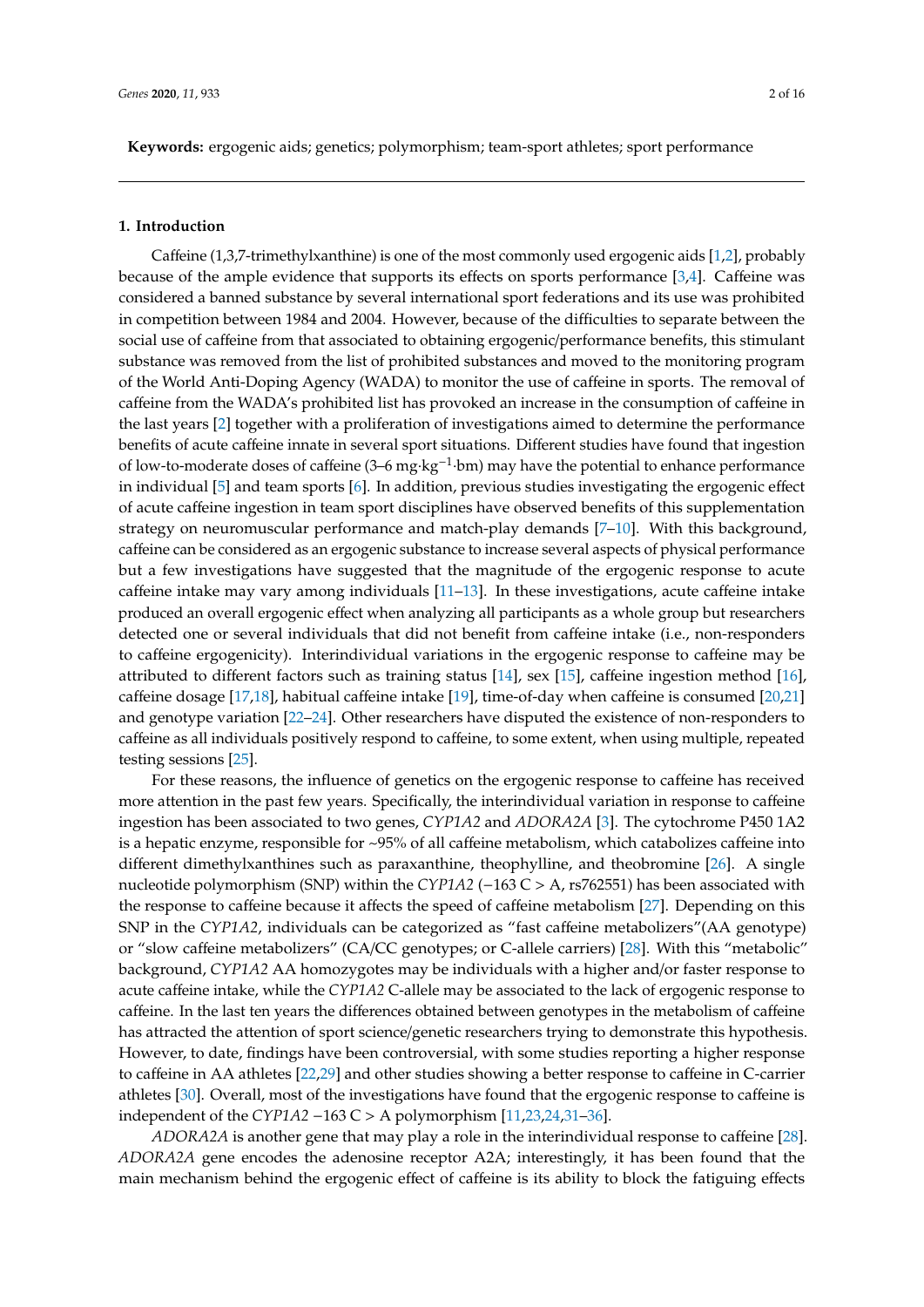of adenosine [\[37,](#page-14-1)[38\]](#page-14-2) by acting as an adenosine A1 and A2A receptor antagonist. Thus, variations in the adenosine receptor A2A may affect the capacity of caffeine to effectively block this receptor. In this regard, the 1976T > C (rs5751876) SNP in the *ADORA2A* gene has been used to categorize individuals in "high" (TT genotype) or "low" (CC/CT genotype or C-allele carriers) responders to caffeine [\[24\]](#page-13-8). The amount of research investigating the effect of this SNP in the ADORA2A is more limited [\[28\]](#page-13-12), but again, the main outcomes of these investigations are contradictory. One study reported higher improvements in TT athletes compared to C-Carriers in cycling performance [\[39\]](#page-14-3). However, the ergogenic response after acute caffeine intake in C-allele carriers has also been found in subsequent investigations [\[24,](#page-13-8)[40\]](#page-14-4).

To our knowledge, only one previous study developed by Carswell et al. (2020) has investigated the effects of both *CYP1A2* and *ADORA2A* genotypes on the ergogenic response to acute caffeine intake together on exercise performance in endurance athletes [\[24\]](#page-13-8), but this investigation only used one exercise performance measurement (a 15-min cycling time trial). As the recommendation to assess the response to caffeine in exercise performance is to undertake multiple measurements [\[25\]](#page-13-9), the aim of the present study is to determine the influence of *CYP1A2* and *ADORA2A* genotypes on response to caffeine during a battery of neuromuscular performance tests and during a simulated game in professional handball players. We hypothesized that acute caffeine ingestion would be ergogenic for improving several aspects of handball performance regardless of participants' *CYP1A2* and *ADORA2A* genotypes.

#### **2. Materials and Methods**

#### *2.1. Participants*

Thirty-one professional handball players participated in this study (age =  $23.7 \pm 2.8$  years, height =  $1.78 \pm 9.83$  m, body mass =  $79.2 \pm 16.4$  kg, handball experience =  $12.1 \pm 2.6$  years) from the same handball club (i.e., First division of the Spanish National League). In this sample, sixteen players were men and fifteen were women. The data on the men and women were merged as the ergogenic response to caffeine is similar in both sexes [\[41,](#page-14-5)[42\]](#page-14-6). Ten women participants were tested during the follicular phase of their menstrual cycle and five were tested during the luteal phase according to a mobile application (Mycalendar®, Period-tracker, USA). However, recent investigations indicate that the effect of caffeine on exercise performance is similar across all phases of the menstrual cycle [\[43](#page-14-7)[,44\]](#page-14-8). All participants were considered as low caffeine consumers ( $60 \pm 25$  mg·d<sup>-1</sup> or 0.76 mg·kg<sup>-1</sup>·d<sup>-1</sup> ([\[45\]](#page-14-9))) measured with a valid semi-quantitative caffeine intake questionnaire [\[46\]](#page-14-10). We selected low-caffeine consumers to avoid any effect of habituation to caffeine on the results of this investigation. Only professional handball players between 18 and 40 years old were eligible for inclusion. Exclusion criteria were intolerance to caffeine intake, to be suffering from any chronic pathology or an injury in the month prior to the investigation, to be a habitual consumer of caffeine > 100 mg·d<sup>-1</sup>, and to use medicaments or dietary supplements during the study. Participants gave their informed written consent to participate, and the study was approved by the University Ethics Committee (number 22/2019) in accordance with the Declaration of Helsinki.

#### *2.2. Experimental Design*

A double-blind, placebo-controlled, crossover design was used to assess the ergogenic response to caffeine in the study sample. Each handball player performed two identical experimental trials, separated by a week to allow reliability in the testing, recovery, and substance wash-out. In both trials, the experimental procedures were performed at the same time of the day to avoid the influence of circadian rhythms on performance [\[20](#page-13-5)[,21\]](#page-13-6). In each trial, participants ingested an unidentifiable gelatin capsule with either caffeine (3 mg·kg−<sup>1</sup> ·bm, Bulk Powders 100% purity, Colchester, UK) or an inert substance (cellulose, Guinama, Valencia, Spain). We selected this dosage of caffeine as acute ingestion of 3 mg·kg−<sup>1</sup> ·bm of caffeine has been found to be effective to increase several aspects of players' physical performance in several team sports  $[7–9,23]$  $[7–9,23]$  $[7–9,23]$ ). This dosage represents  $~4$  times the amount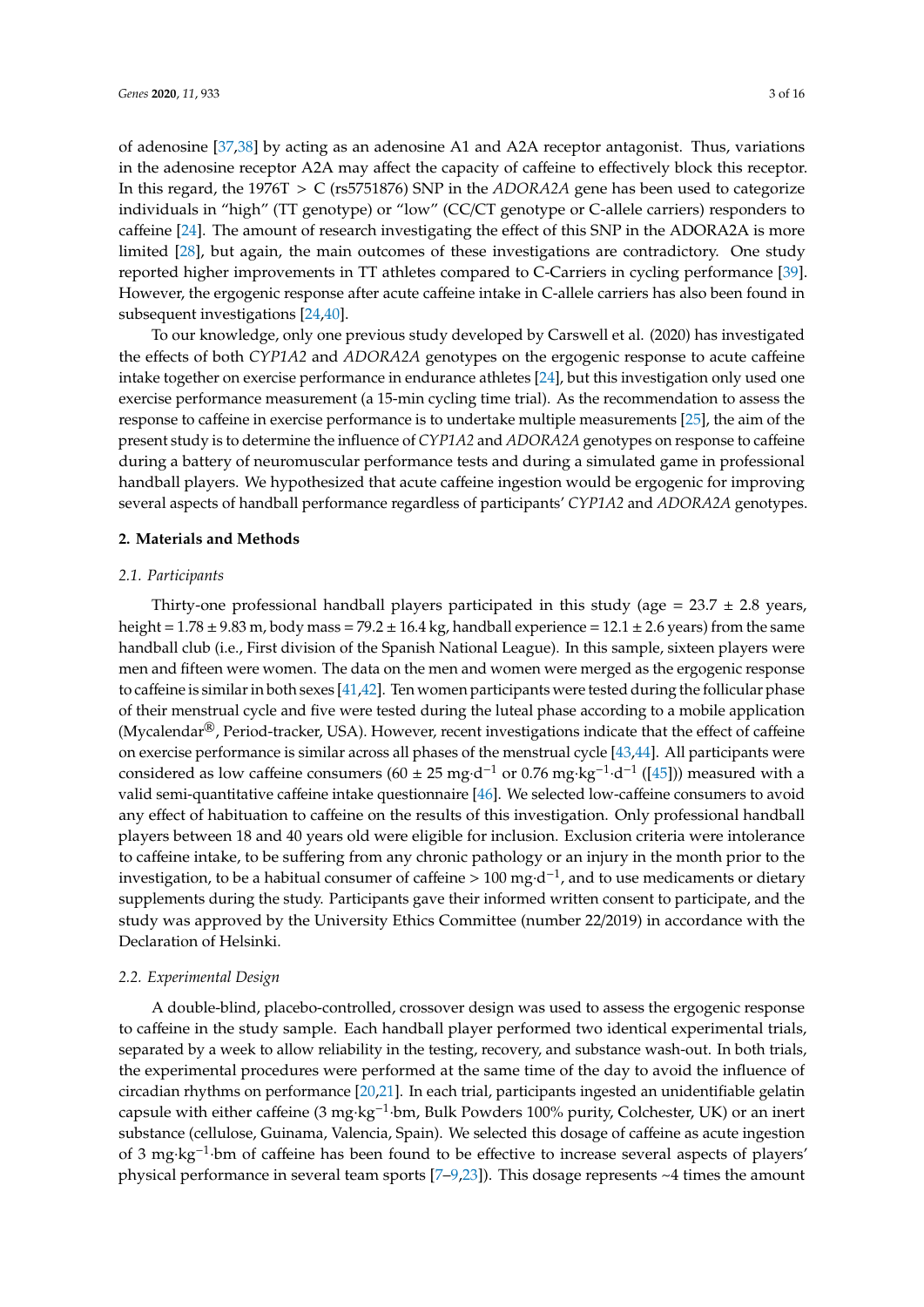of caffeine habitually ingested per day in this sample of players. The capsule containing caffeine or placebo was ingested with 200 mL of water and researchers verified the ingestion. Just 60 min after ingestion (to allow substances absorption [\[23\]](#page-13-15)), the handball players performed a set of physical tests, as explained below, to determine the ergogenic effects of caffeine on several aspects of handball physical performance. Air temperature (15.3  $\pm$  1.5 °C) and humidity (41  $\pm$  2.6%) were monitored during both trials with a portable weather station (Meteorological Station, Küken, Spain). Verbal encouragement was standardized in all testing to avoid any influence of this aspect on the results of the investigation. Data on the ergogenic effect of caffeine in the subsample of women handball players have been published elsewhere [\[9\]](#page-12-11).

In the first experimental trial, the handball players provided a saliva sample collected with a sterile buccal swab (300252DNA, Deltalab, Barcelona, Spain), as previously reported [\[22\]](#page-13-7). The swabs were placed in polypropylene tubes for protection and sent to the ATG Genetic Studies Center (Madrid, Spain) for analysis in the laboratory. On a later day, the samples were analyzed to determine each participant's genotype for the −163C > A polymorphism in the *CYP1A2* gene (rs762551) and for the 1976T > C polymorphism in the *ADORA2A* gene (rs5751876). The genetic analysis was performed at the end of the physical performance testing, so as not to alter the double-blind randomized experiment. Once the first experiment was concluded, a case-control experimental design was used to determine if the ergogenic effect of caffeine was influenced by variations in the above-mentioned genes. Initially, three groups were created for the *CYP1A2* gene (i.e., CC, CA, and AA) and for the *ADORA2A* gene (i.e., TT, CT, and CC). However, C-allele carriers in the *CYP1A2* gene [\[24\]](#page-13-8) and C-allele carriers in the *ADORA2A* gene [\[24,](#page-13-8)[40\]](#page-14-4) were clustered in the same group following previous investigations.

# *2.3. Exercise Protocol*

The handball players abstained from any strenuous activity for the 24 h before the experimental trials. Moreover, participants were mandated to refrain from using any source of caffeine for 48 h before the experimental trials. With the aim of standardizing participants' diets and hydration routines, players were instructed to record the meals and beverages ingested the day before the first experimental trial and to replicate them before the second experimental trial. On the day of testing, the handball players arrived at their habitual training facility at 18.00 h. They then performed a 20-min standardized warm-up that included running and handball-specific exercises such as changes of direction, jumps and ball passes, and throws. Then, participants underwent a battery of neuromuscular tests consisting of a countermovement jump, a sprint velocity test (0–30 m), a modified version of the agility *t*-test, and isometric handgrip strength and a series of different ball throws (7-m and 9-m with and without goalkeeper). One week before the onset of the experiment, a familiarization session that included the execution of all these tests was carried out to avoid the influence of the learning effect on the results of the investigation. After finishing the neuromuscular testing, the players rested for 10 min and then played a simulated handball match  $(2 \times 20 \text{ min})$ . At the end of the simulated match, the players were required to fill out a questionnaire about their feelings of muscle power, endurance, and overall perceived exertion during the game, as previously reported [\[47\]](#page-14-11). In addition, the morning following the study the participants filled out another questionnaire based on the main side effects associated with caffeine intake during the hours after the trial. A schematic explanation of the experimental protocols is presented in Figure [1.](#page-4-0)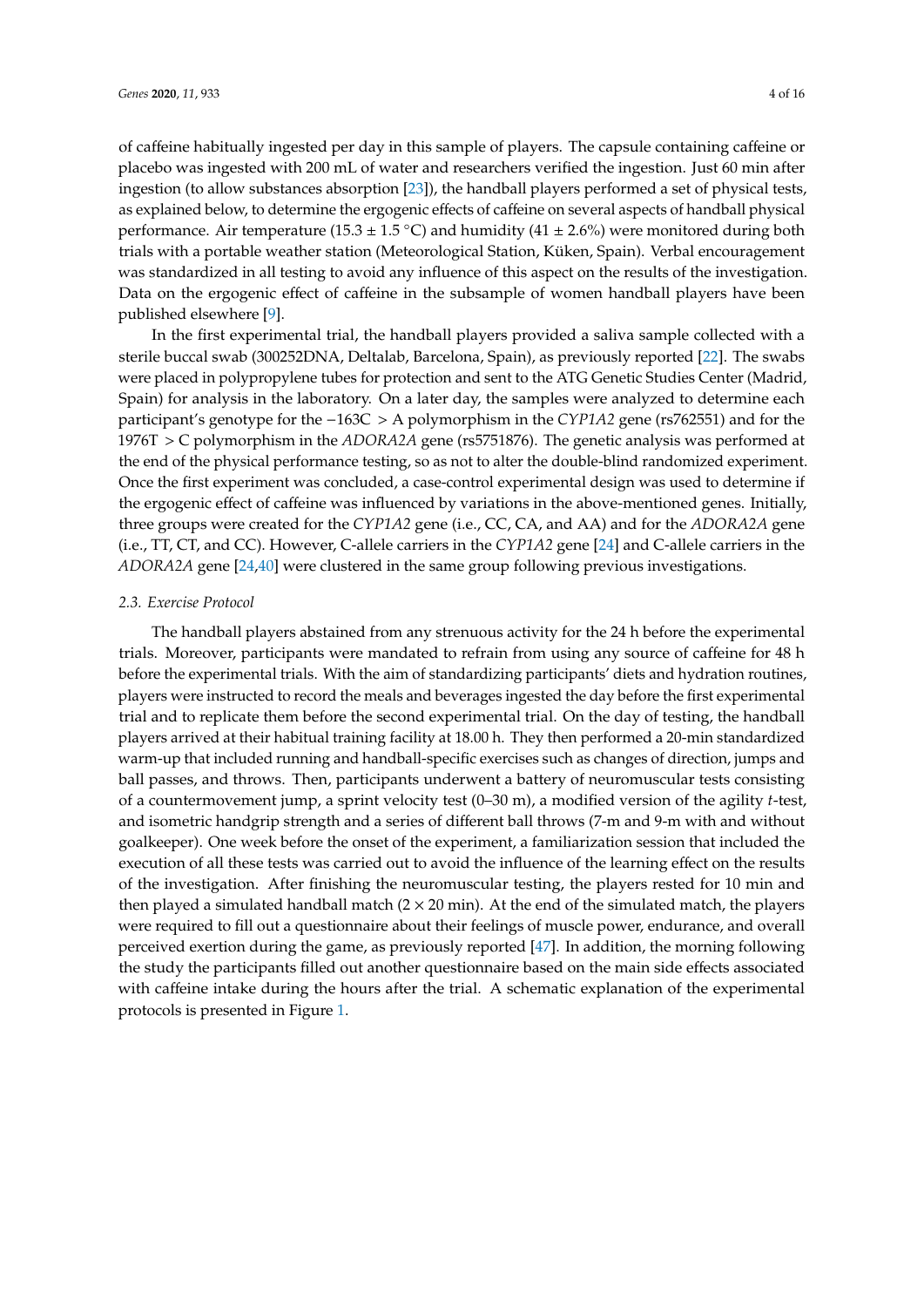<span id="page-4-0"></span>

**Figure 1.** Diagram of the protocol used to assess the influence of polymorphic variants in the CYP1A2 and *ADORA2A* genes on the ergogenic effect of caffeine on handball-specific performance. and *ADORA2A* genes on the ergogenic effect of caffeine on handball-specific performance.

#### *2.4. Countermovement Jump (CMJ)*

Participants completed two maximal repetitions of a CMJ (with hands on the hips) and jump height was measured using an infrared beam jump system (Optojump, Microgate, Bolzano, Italy) according to standard methodology [\[48\]](#page-14-12). Each participant performed two maximal CMJ interspersed with 45 s of passive recovery. The highest value out of the two jumps was recorded. The test–retest coefficient of variation (CV) was 3.2% [\[49\]](#page-14-13).

## *2.5. Sprint Test (0–30 m)*

Maximal running velocity was measured during a 30-m sprint test. For these measurements, participants had to complete the distance in a straight line as fast as possible while running time was measured by using two photocell gates placed 1.0-m above ground level (Smartspeed, Fusion Sport, Brisbane, Australia). Each sprint was initiated from a standing position, 1-m behind the opening photocell gate, which started a digital timer. Another photocell gate was placed at the finish line to stop the timer. The fastest performance out of two repetitions (separated by a 2-min recovery period) was recorded for subsequent analysis. Test–retest CV was 2.6% [\[50\]](#page-14-14).

#### *2.6. Modified Agility t-Test*

Agility was measured using a modified version of the *t*-test, following the protocol outlined by Sassi et al. [\[51\]](#page-14-15). Participants began the test with both of their feet behind the starting line. After an acoustic signal, they had to sprint 5-m forward to touch a cone. Then, they shuffled 2.5 m to the left and touched a second cone. After that, they shuffled 5-m to the right and touched a third cone, and then they shuffled 2.50 m back to the left to touch the first cone again and then finally ran backward passing the finish line (which was the same as the starting line). Two electronic time sensors (Smartspeed, Fusion Sport, Brisbane, Australia) were set 1 m above the ground and positioned 3 m apart facing each other on either side of the starting line. Participants began each test 1 m behind the starting line, and the timer started when they passed the first gate. The best performance out of two repetitions (separated by a 2-min recovery period) was recorded for subsequent analysis. Test–retest CV was 1.2% [\[49\]](#page-14-13).

#### *2.7. Isometric Handgrip Strength*

Two maximum isometric voluntary contractions were measured in the dominant hand using a calibrated handgrip dynamometer (Takei 5101, Tokyo, Japan). Participant sat with 0 degrees of shoulder flexion, 0 degrees of elbow flexion and the forearm and hand in a neutral position such as previously reported in other studies [\[52\]](#page-14-16). The highest value out of two attempts was recorded (separated by a 45-s recovery period). Test–retest CV was 4.1% [\[52\]](#page-14-16).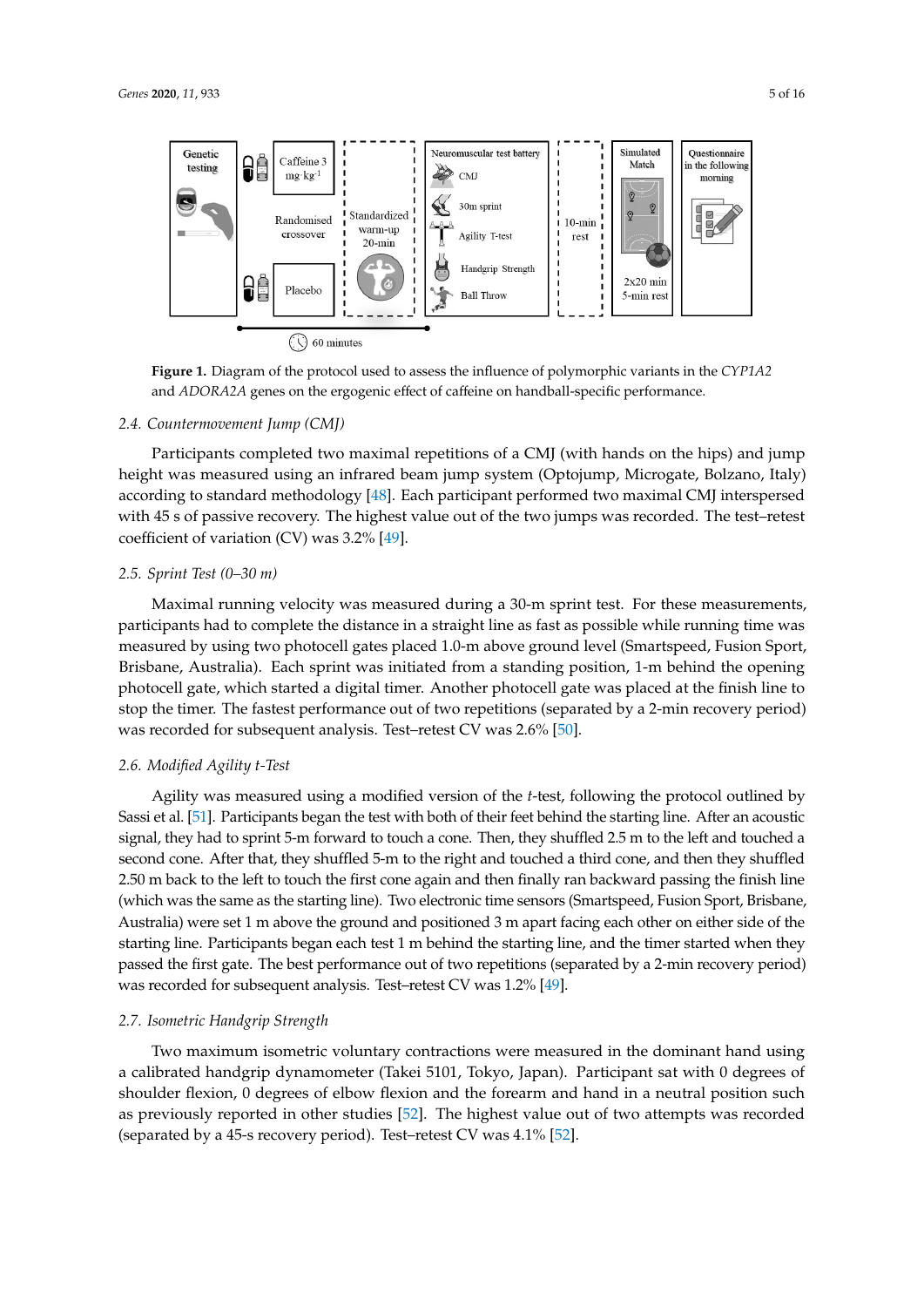#### *2.8. Ball Throwing*

Players performed a series of ball throws using an official ball with weight and circumference determined by gender. Players were instructed to make two types of throws, one from the penalty line (7 m) and a another from behind the 9 m line with a preparatory three-step run before jumping vertically and throwing the ball. Participants were encouraged to perform each throw toward the center of the goal with maximal velocity [\[53\]](#page-14-17). The throws were performed without any opposition and with opposition from the goalkeeper (GK) to simulate different situations [\[54\]](#page-14-18). Every participant performed three maximal shots for each type of throw (9 m, 9 m with GK, 7 m, and 7 m with GK). In-between shot recovery was set at 60 s. A sport radar gun (Pocket Radar Ball Coach PR1000-BC, Santa Rosa, CA, USA) recorded ball velocity. The maximum value out of the three shots was recorded. Test–retest CV was 3.5% [\[52\]](#page-14-16).

#### *2.9. Simulated Handball Match-Play*

After the handball-specific testing, players participated in a simulated game played on an official handball court. The game consisted of two parts of 20 min with a break of 5 min between them, following the rules of the International Handball Federation (IHF; except for the game duration). To collect time-motion pattern data measurements, all players were equipped with an inertial measurement unit (IMU) with UWB tracking system technology (WIMUPROTM, RealTrack Systems, Almeria, Spain;  $CV = 2.5-3.5\%$  [\[55\]](#page-14-19). The IMU devices were calibrated and installed around the court as previously described [\[56\]](#page-15-0). During these games, player's substitutions were standardized, and all variables were normalized by playing time. In addition, the number of accelerations, number of decelerations, and impact intensity were recorded.

## *2.10. Side E*ff*ects Questionnaire*

The morning following the testing, participants were provided with a survey to be filled out about sleep quality, nervousness, gastrointestinal problems, and other discomforts perceived during the hours after the game. This survey included eight items on a yes/no scale and has been previously used to assess side effects derived from caffeine ingestion in the hours following an official or simulated competition [\[47\]](#page-14-11).

## *2.11. Genetic Testing*

DNA isolation was performed on the saliva samples obtained in the first experimental trial, using the NucleoSpin Tissue kit (Macherey-Nagel, Düren, Germany), with minor modifications. Furthermore, DNA concentration and purity were quantified using NanoDrop one (Thermo Fisher Scientific, Wilmington, DE, USA). The samples analyzed were for the *CYP1A2* (rs762551) and *ADORA2A* (rs5751876) and single nucleotide polymorphisms. Genotyping was successful (i.e., successful determinations for both polymorphisms) in all participants.

# *2.12. Statistical Analysis*

The results obtained in the placebo and caffeine trials are presented as means  $\pm$  standard deviation for the whole group of participants and for each genotype. As a whole group, the differences between treatments (i.e., caffeine vs. placebo) were determined using paired t tests. A two-way analysis of variance (ANOVA) with one between-group factor (genotype) and one within-subject factor (treatment) was conducted for each gene to determine the influence of *CYP1A2* and *ADORA2A* genotypes on the ergogenic response to caffeine. After a significant F test in the genotype \* treatment interaction, LDS post-hoc analysis was used in each caffeine-placebo pairwise comparison within each genotype to determine differences in the ergogenic response to caffeine. Chi-square tests were used to determine differences in the prevalence of side effects between the different genotypes of the *CYP1A2* and *ADORA2A* genes. Effect size (ES) was also calculated in all pairwise comparisons, using Cohen's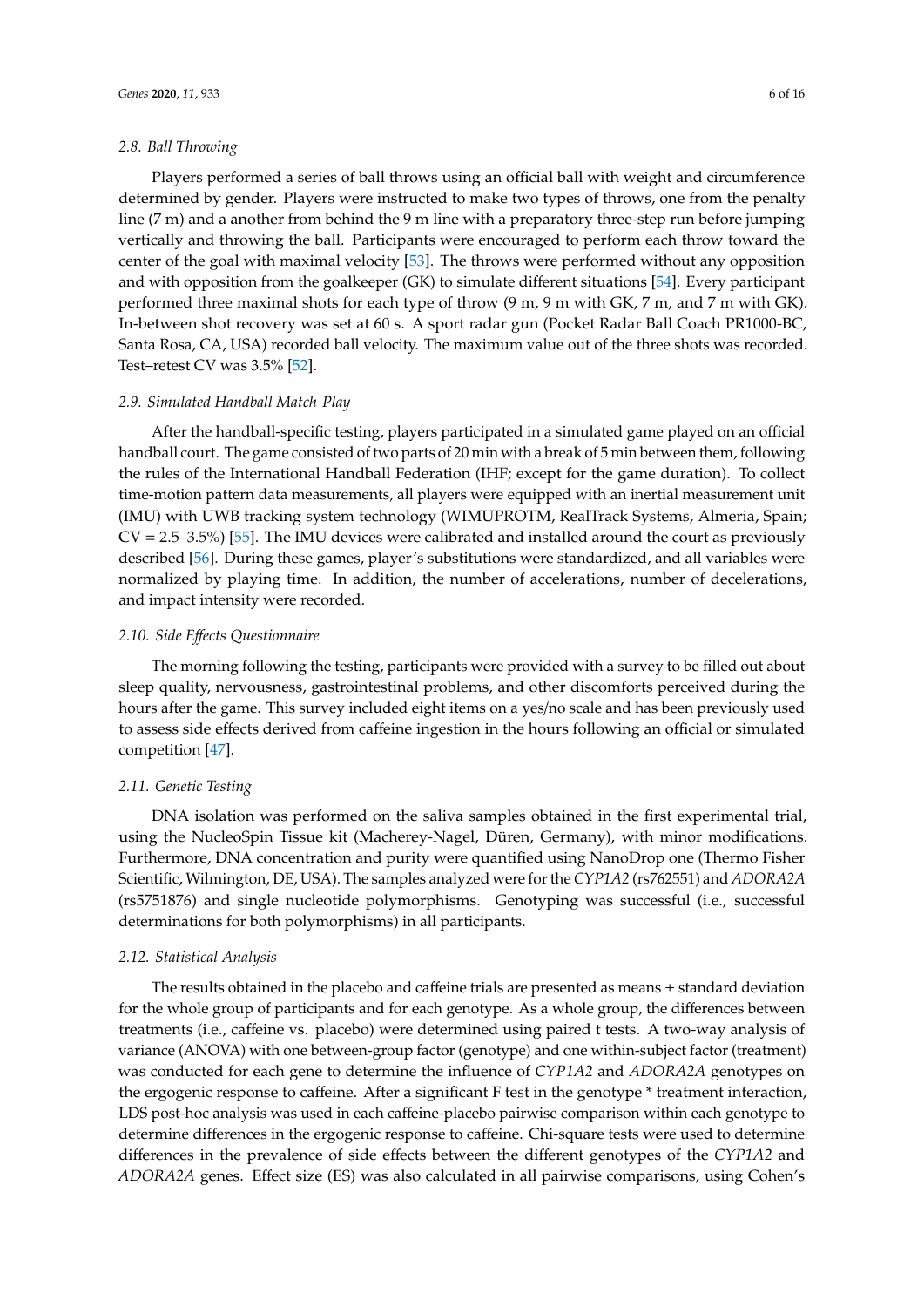$d \pm 95\%$  confidence intervals (CI), to assess the magnitude of the ergogenic response to caffeine in each phenotype under investigation. ES was interpreted according to the following ranges: <0.2, trivial; 0.2–0.6, small; 0.6–1.2, moderate; 1.2–2.0, large; 2.0–4.0, very large; and >4.0, extremely large [\[57\]](#page-15-1).

The Hardy-Weinberg equilibrium (HWE) was tested for each polymorphism using  $\chi^2$  tests. All the analyses were performed with the statistical package SPSS version 20.0 (SPSS Inc., Chicago, IL, USA).

# **3. Results**

Table [1](#page-6-0) presents the number and frequency of participants within each genotype for *CYP1A2* and *ADORA2A*. The sample distribution for the −163C > A polymorphism of the *CYP1A2* gene (*p* = 0.315) and for the 1976T > C polymorphism of the *ADORA2A* gene (*p* = 0.781) met the HWE.

<span id="page-6-0"></span>**Table 1.** Number and genotype frequency of the variations in the −163C > A polymorphism of the *CYP1A2* gene and in the 1976T > C polymorphism of the *ADORA2A* gene in a sample of thirty-one professional handball players.

| CYP1A2   |                    |          |           | ADORA2A                     |          |          |          |  |
|----------|--------------------|----------|-----------|-----------------------------|----------|----------|----------|--|
| Genotype | Number (Frequency) |          |           | Genotype Number (Frequency) |          |          |          |  |
| AA       | 14 (45.2)          | AA       | 14 (45.2) | TT                          | 6(19.4)  |          | 6(19.4)  |  |
| СA       | 15 (48.4)          |          | 17 (54.8) | СT                          | 16(51.6) |          |          |  |
| CC       | 2(6.4)             | C-allele |           | CC                          | 9(29.0)  | C-allele | 25(80.6) |  |

## *3.1. CYP1A2*

As a whole group, and in comparison to the placebo trial, acute caffeine intake increased CMJ height (32.29 ± 7.43 vs. 33.55 ± 7.58 cm; *p* = 0.001, ES = 0.17 [0.08, 0.26]), reduced the time to complete the sprint velocity test (4.73 ± 0.40 vs. 4.61 ± 0.42 s; *p* = 0.022, ES = −0.29 [−0.38, −0.20]), and enhanced the ball velocity in the throwing from 9 m (82.55  $\pm$  7.64 vs. 84.90  $\pm$  7.32 km/h;  $p = 0.008$ , ES = 0.31 [0.22, 0.40]). However, caffeine intake did not modify the time to complete the MATT (5.83  $\pm$  0.55 and 5.81 ± 0.45 s; *p* = 0.686, ES = −0.04 [−0.13, 0.05]), the strength in the IHS test (45.18 ± 12.21 and 46.45 ± 11.45 kg; *p* = 0.054, ES = 0.11 [0.00, 0.20]), nor the ball velocity in the BT7M (82.69 ± 9.25 and 84.03 ± 8.91 km/h; *p* = 0.065, ES = 0.15 [−0.06, 0.24]), BT7M + GK (81.97 ± 7.72 and 82.62 ± 7.38 km/h; *p* = 0.492; ES = 0.09 [−0.10 0.18]), and BT9M + GK throw tests (83.72 ± 7.40 and 85.59 ± 7.10; *p* = 0.093, ES = 0.26 [−0.17, 0.35]). Table [2](#page-7-0) presents data on all these neuromuscular performance tests with the ingestion of caffeine or a placebo depending on the *CYP1A2* genotype. There was only a genotype x treatment interaction for the ball throws from 7 m ( $p = 0.037$ ). In this performance test, the post-hoc analysis revealed that only *CYP1A2* AA homozygotes reported an ergogenic effect of caffeine (*p* = 0.013) while C-allele carriers did not improve ball velocity from 7 m ( $p = 0.932$ ). No other genotype \* treatment interactions were found in the remaining tests.

As a whole group, and in comparison to the placebo trial, acute caffeine intake did not modify the frequency of ACC (18.75 ± 1.57 and 19.13 ± 1.16 number/min; *p* = 0.178, ES = 0.28 [−0.19, 0.37]), DEC (19.00 ± 1.37 vs. 18.72 ± 1.42 number/min; *p* = 0.051, ES = −0.20 [−0.29, 0.11]) nor the frequency of BI (23.87 ± 11.46 and 26.25 ± 13.57 number/min; *p* = 0.556, ES = 0.19 [−0.10, 0.28]) during the simulated match. Table [3](#page-7-1) depicts match movement patterns with caffeine and placebo depending on the *CYP1A2* genotype. There was not any genotype \* treatment interaction in these variables.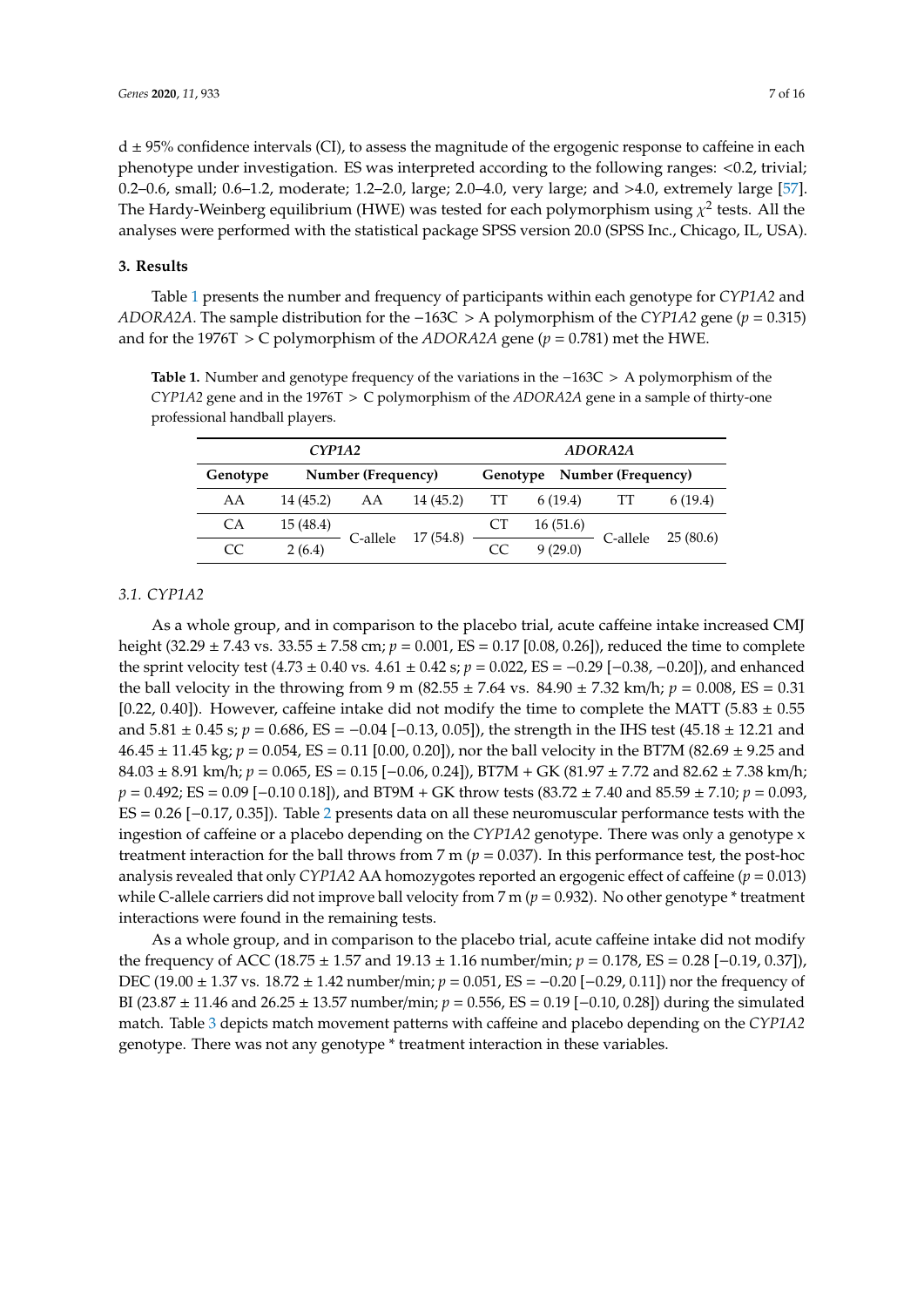| Variable (Units)   | CYP1A2 Genotype | Placebo           | Caffeine          | % Change | <b>ES [95%CI]</b>             | Interaction |  |
|--------------------|-----------------|-------------------|-------------------|----------|-------------------------------|-------------|--|
|                    | AA              | $32.91 \pm 3.52$  | $34.02 \pm 4.44$  | 3.4      | $0.28$ [0.08, 0.48]           |             |  |
| $CMJ$ (cm)         | C-allele        | $31.88 \pm 9.22$  | $33.25 \pm 9.18$  | 4.3      | $0.15$ [0.01, 0.31]           | 0.903       |  |
|                    | AA              | $4.75 \pm 0.41$   | $4.46 + 0.27$     | $-5.0$   | $-0.84$ [ $-1.04$ , $-0.63$ ] |             |  |
| SV(s)              | C-allele        | $4.77 \pm 0.43$   | $4.70 \pm 0.49$   | $-1.5$   | $-0.15$ [ $-0.32$ , $-0.01$ ] | 0.140       |  |
|                    | AA              | $5.69 \pm 0.38$   | $5.70 \pm 0.24$   | 0.1      | $0.03$ [ $-0.17$ , 0.23]      |             |  |
| MATT (s)           | C-allele        | $5.92 \pm 0.65$   | $5.89 \pm 0.55$   | $-0.5$   | $-0.05$ [ $-0.21$ , 0.11]     | 0.451       |  |
| $IHS$ (kg)         | AA              | $48.21 \pm 14.51$ | $48.24 \pm 13.14$ | 0.1      | $0.00$ [ $-0.20$ , $0.20$ ]   |             |  |
|                    | C-allele        | $42.52 \pm 9.46$  | $44.88 \pm 11.03$ | 5.5      | $0.23$ [0.07, 0.39]           | 0.069       |  |
|                    | AA              | $83.62 \pm 9.66$  | $86.85 \pm 9.49$  | 3.9      | $0.34$ [0.14, 0.54]           |             |  |
| $BT7M$ (km/h)      | C-allele        | $81.94 \pm 9.15$  | $81.75 \pm 7.99$  | $-0.2$   | $-0.02$ [ $-0.19$ , 0.14]     | $0.037*$    |  |
| $BT7M + GK (km/h)$ | AA              | $82.15 \pm 8.53$  | $85.46 \pm 8.24$  | 4.0      | $0.39$ [0.19, 0.59]           |             |  |
|                    | C-allele        | $81.81 \pm 7.27$  | $80.31 \pm 5.90$  | $-1.8$   | $-0.23$ [ $-0.39$ , $-0.06$ ] | 0.061       |  |
|                    | AA              | $82.31 \pm 8.79$  | $85.62 \pm 7.52$  | 4.0      | $0.40$ [0.20, 0.60]           |             |  |
| $BT9M$ (km/h)      | C-allele        | $82.75 \pm 6.87$  | $84.31 \pm 7.35$  | 1.9      | $0.22$ [0.06, 0.38]           | 0.207       |  |
|                    | AA              | $82.77 \pm 8.11$  | $86.46 \pm 7.49$  | 4.5      | $0.47$ [0.27, 0.67]           |             |  |
| $BT9M + GK (km/h)$ | C-allele        | $84.50 \pm 6.95$  | $84.88 \pm 6.93$  | 0.4      | $0.05$ [ $-0.11$ , $0.22$ ]   | 0.147       |  |

<span id="page-7-0"></span>Table 2. Performance variables during neuromuscular tests with ingestion of 3 mg·kg<sup>-1</sup> bm of caffeine or a placebo in professional handball players with different genotypes in the −163C > A polymorphism of the *CYP1A2* gene.

Abbreviations: CMJ: countermovement jump; SV: sprint velocity test; MATT; modified agility *t*-test; IHS: isometric handgrip strength; BT7M: ball throw 7-m, BT7M + GK: ball throw 7-m with goalkeeper; BT9M: ball throw 9-m; BT9 + GK: ball throw 9-m with goalkeeper; ES: effect size; CI: confidence interval. \* Statistical significance was set at  $p < 0.05$ .

<span id="page-7-1"></span>**Table 3.** Match-play movement patterns with the ingestion of 3 mg·kg−<sup>1</sup> bm of caffeine or a placebo in professional handball players with different genotypes in the −163C > A polymorphism of the *CYP1A2* gene.

| Variable (Units) | CYP1A2 Genotype                                      | Placebo           | Caffeine                   | % Change | <b>ES [95%CI]</b>         | <b>Interaction</b> |  |
|------------------|------------------------------------------------------|-------------------|----------------------------|----------|---------------------------|--------------------|--|
| ACC (number/min) | AA                                                   | $18.89 \pm 1.28$  | $18.79 \pm 0.94$           | $-0.5$   | $-0.09$ [ $-0.29$ , 0.11] |                    |  |
|                  | C-allele                                             | $18.64 \pm 1.64$  | $19.40 \pm 1.28$           | 4.1      | $0.52$ [0.35, 0.68]       | 0.090              |  |
|                  | $-3.3$<br>AA<br>$19.09 \pm 1.13$<br>$18.46 \pm 1.07$ |                   | $-0.57$ [ $-0.77, -0.37$ ] |          |                           |                    |  |
| DEC (number/min) | C-allele                                             | $18.92 \pm 1.58$  | $18.93 \pm 1.66$           | 0.1      | $0.01$ [-0.16, 0.17]      | 0.344              |  |
|                  | AA                                                   | $20.57 \pm 13.37$ | $21.64 \pm 13.65$          | 5.2      | $0.08$ [ $-0.12$ , 0.28]  |                    |  |
| BI (number/min)  | C-allele                                             | $26.58 \pm 9.14$  | $30.05 \pm 12.65$          | 13.1     | $0.31$ [0.15, 0.48]       | 0.307              |  |

Abbreviations: ACC: acceleration; DEC: decelerations; BI: body impacts; ES: effect size; CI: confidence interval.

# *3.2. ADORA2A*

Table [4](#page-8-0) presents data on all the neuromuscular performance tests with the ingestion of caffeine or a placebo depending on the *ADORA2A* genotype. There was not any genotype \* treatment interaction in any of the neuromuscular tests.

Table [5](#page-8-1) depicts match movement patterns with caffeine and placebo depending on the *ADORA2A* genotype. There was not any genotype x treatment interaction in the variables obtained during the simulated match.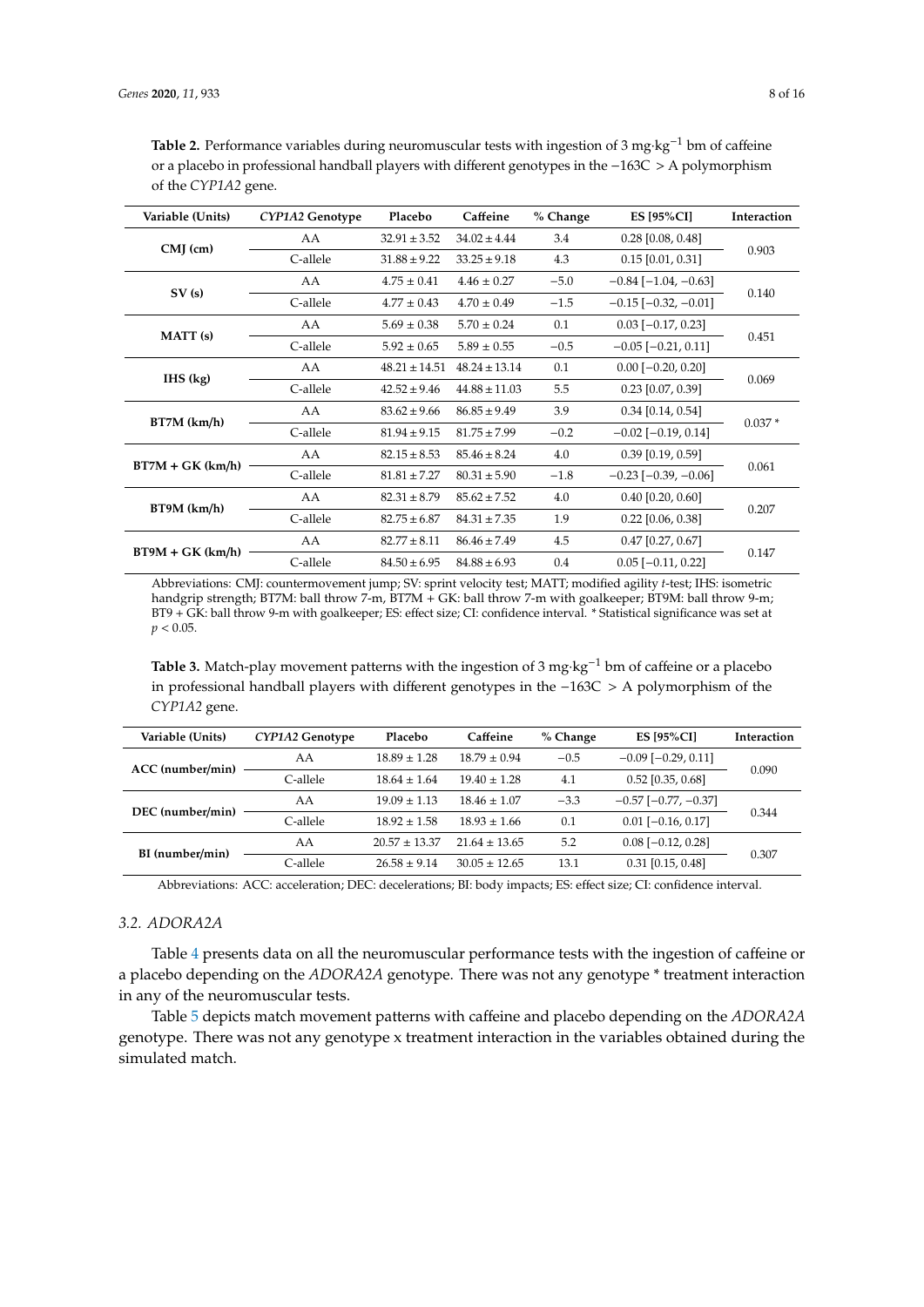| Variable (Units)   | <b>ADORA2A Genotype</b> | Placebo           | Caffeine          | % Change | <b>ES [95%CI]</b>             | Interaction |  |
|--------------------|-------------------------|-------------------|-------------------|----------|-------------------------------|-------------|--|
| $CMJ$ (cm)         | TT                      | $32.70 \pm 8.8$   | $33.45 \pm 8.5$   | 2.3      | $0.09$ [ $-0.38$ , $0.55$ ]   |             |  |
|                    | C-allele                | $33.10 \pm 7.7$   | $34.24 + 7.7$     | 3.4      | $0.15$ [0.04, 0.26]           | 0.602       |  |
|                    | <b>TT</b>               | $4.75 \pm 0.44$   | $4.68 \pm 0.45$   | 1.4      | $-0.16$ [ $-0.62$ , 0.31]     | 0.866       |  |
| SV(s)              | C-allele                | $4.73 \pm 0.40$   | $4.59 \pm 0.42$   | 3.0      | $-0.34$ [ $-0.45$ , $-0.23$ ] |             |  |
|                    | TT                      | $6.05 \pm 0.65$   | $6.06 \pm 0.59$   | $-0.1$   | $0.02$ [-0.45, 0.48]          |             |  |
| MATT (s)           | C-allele                | $5.76 \pm 0.52$   | $5.74 \pm 0.39$   | 0.3      | $-0.04$ [ $-0.15$ , 0.07]     | 0.600       |  |
|                    | TT                      | $40.67 \pm 10.17$ | $43.70 \pm 12.38$ | 7.5      | $0.27$ [-0.20, 0.73]          | 0.575       |  |
| $IHS$ (kg)         | C-allele                | $46.86 \pm 12.65$ | $47.30 \pm 11.81$ | 0.9      | $0.04$ [ $-0.07$ , $0.15$ ]   |             |  |
|                    | <b>TT</b>               | $79.20 \pm 9.47$  | $77.80 \pm 3.63$  | $-1.8$   | $-0.20$ [ $-0.66$ , 0.27]     | 0.879       |  |
| $BT7M$ (km/h)      | C-allele                | $83.88 \pm 9.34$  | $85.20 \pm 9.01$  | 1.6      | $0.14$ [0.03, 0.25]           |             |  |
|                    | TT                      | $78.80 \pm 6.91$  | $77.40 \pm 1.52$  | $-1.8$   | $-0.28$ [ $-0.74$ , 0.18]     |             |  |
| $BT7M + GK (km/h)$ | C-allele                | $82.88 \pm 7.79$  | $83.44 \pm 7.63$  | 0.7      | $0.07$ [ $-0.04$ , $0.18$ ]   | 0.151       |  |
|                    | TT                      | $79.60 \pm 4.22$  | $79.80 \pm 4.66$  | 0.3      | $0.04$ [-0.42, 0.51]          |             |  |
| $BT9M$ (km/h)      | C-allele                | $83.32 \pm 7.97$  | $85.88 \pm 7.25$  | 3.1      | $0.34$ [0.22, 0.45]           | 0.255       |  |
|                    | TT                      | $78.40 \pm 3.65$  | $80.40 \pm 4.16$  | 2.6      | $0.51$ [0.04, 0.98]           |             |  |
| $BT9M + GK (km/h)$ | C-allele                | $84.80 \pm 7.39$  | $86.48 \pm 7.07$  | 2.0      | $0.23$ [0.12, 0.34]           | 0.443       |  |

<span id="page-8-0"></span>**Table 4.** Performance variables during neuromuscular tests with ingestion of 3 mg·kg−<sup>1</sup> bm caffeine or a placebo in professional handball players with different genotypes in the  $1976T > C$  polymorphism of the *ADORA2A* gene.

Abbreviations: CMJ: countermovement jump; SV: sprint velocity test; MATT; modified agility *t*-test; IHS: isometric handgrip strength; BT7M: ball throw 7-m, BT7M + GK: ball throw 7-m with goalkeeper; BT9M: ball throw 9-m; BT9 + GK: ball throw 9-m with goalkeeper; ES: effect size; CI: confidence interval.

<span id="page-8-1"></span>**Table 5.** Match-play movement patterns with the ingestion of 3 mg·kg−<sup>1</sup> bm of caffeine or a placebo in professional handball players with different genotypes in the  $1976T > C$  polymorphism of the *ADORA2A* gene.

| Variable (Units) | <b>ADORA2A Genotype</b> | Placebo          | Caffeine          | % Change | <b>ES [95%CI]</b>             | Interaction |  |
|------------------|-------------------------|------------------|-------------------|----------|-------------------------------|-------------|--|
|                  | TT                      | $18.25 + 2.97$   | $19.91 \pm 1.81$  | 9.1      | $0.67$ [0.20, 1.15]           | 0.409       |  |
| ACC (number/min) | C-allele                | $18.87 \pm 1.07$ | $18.94 \pm 0.90$  | 0.4      | $0.07$ [ $-0.04$ , $0.18$ ]   |             |  |
| DEC (number/min) | TT                      | $18.97 \pm 2.60$ | $18.96 \pm 2.69$  | $-0.1$   | $0.00$ [ $-0.47, 0.46$ ]      |             |  |
|                  | C-allele                | $19.00 \pm 0.98$ | $18.66 \pm 1.00$  | $-1.8$   | $-0.34$ [ $-0.46$ , $-0.23$ ] | 0.810       |  |
| BI (number/min)  | TT                      | $24.93 + 11.62$  | $30.16 \pm 16.08$ | 21.0     | $0.37$ [-0.09, 0.84]          |             |  |
|                  | C-allele                | $23.61 + 11.65$  | $25.31 \pm 13.10$ | 7.2      | $0.14$ [0.03, 0.25]           | 0.753       |  |

Abbreviations: ACC: acceleration; DEC: decelerations; BI: body impacts. ES: effect size; CI: confidence interval.

## *3.3. Prevalence of Side E*ff*ects*

Table [6](#page-9-0) depicts the frequency of caffeine-associated side effects with caffeine and placebo in professional handball players with different genotypes in the *CYP1A2* and *ADORA2A* genes. Overall, the prevalence of side effects with caffeine ingestion was similar in the genotype groups of *CYP1A2* and *ADORA2*. However, C-allele carriers in the *CYP1A2* gene presented a higher rating of insomnia than AA homozygotes ( $p = 0.023$ ). In addition, TT homozygotes in the *ADORA2A* gene presented a higher frequency of increased urine production (*p* < 0.001) and increased activeness  $(p = 0.016)$ .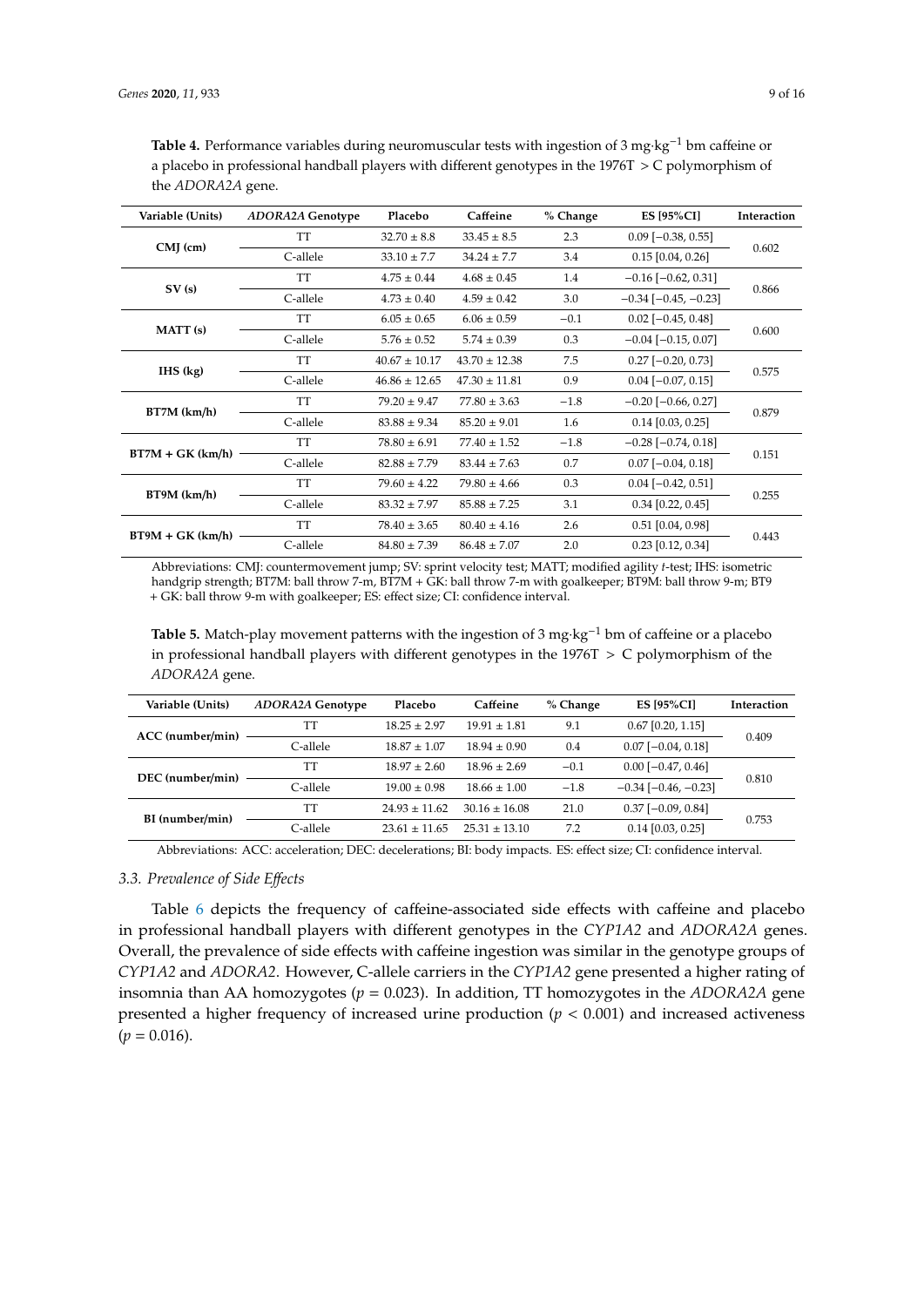| YP1A2 Genotype                   |         |          |                  | <b>ADORA2A Genotype</b> |                  |          |                  |
|----------------------------------|---------|----------|------------------|-------------------------|------------------|----------|------------------|
| Variable (Frequency)             | Placebo | Caffeine | $\boldsymbol{p}$ |                         | Variable Placebo | Caffeine | $\boldsymbol{p}$ |
| Insomnia                         | 22.6    | 48.4     |                  |                         |                  |          |                  |
| AA                               | 21.4    | 28.6     |                  | <b>TT</b>               | 16.7             | 33.3     |                  |
| C-allele                         | 23.5    | 64.7     | $0.023*$         | C-allele                | 20.0             | 56.0     | 0.174            |
| Increased urine production       | 25.8    | 45.2     |                  |                         |                  |          |                  |
| AA                               | 14.3    | 35.7     |                  | <b>TT</b>               | 16.7             | 83.3     |                  |
| C-allele                         | 35.3    | 52.9     | 0.732            | C-allele                | 28.0             | 36.0     | $< 0.001$ *      |
| <b>Gastrointestinal problems</b> | 9.7     | 29.2     |                  |                         |                  |          |                  |
| AA                               | 14.3    | 35.7     | 0.193            | <b>TT</b>               | $\theta$         | 33.3     | 0.218            |
| C-allele                         | 5.9     | 11.8     |                  | C-allele                | 12.0             | 20.0     |                  |
| <b>Increased activeness</b>      | 29.2    | 16.1     |                  |                         |                  |          |                  |
| AA                               | 14.3    | 14.3     |                  | <b>TT</b>               | $\mathbf{0}$     | 50.0     | $0.016*$         |
| C-allele                         | 35.6    | 19.8     | 0.739            | C-allele                | 36.1             | 8.2      |                  |
| Headache                         | 16.1    | 25.8     |                  |                         |                  |          |                  |
| AA                               | 7.1     | 28.6     |                  | <b>TT</b>               | 33.3             | 16.7     | 0.108            |
| C-allele                         | 23.5    | 23.5     | 0.363            | C-allele                | 12.0             | 28.0     |                  |
| Irritability                     | 29.2    | 29.2     |                  |                         |                  |          |                  |
| AA                               | 28.6    | 21.4     |                  | <b>TT</b>               | 16.7             | 33.3     | 0.558            |
| C-allele                         | 17.6    | 23.5     | 0.636            | C-allele                | 24.0             | 28.0     |                  |
| Muscular pain                    | 29.0    | 35.5     |                  |                         |                  |          |                  |
| AA                               | 14.3    | 35.7     |                  | <b>TT</b>               | 66.7             | 50.0     |                  |
| C-allele                         | 41.2    | 35.3     | 0.251            | C-allele                | 20.0             | 32.0     | 0.094            |
| Tachycardia/palpitations         | 12.9    | 35.5     |                  |                         |                  |          |                  |

<span id="page-9-0"></span>Table 6. Prevalence of side effects with the ingestion of 3 mg·kg<sup>-1</sup> bm of caffeine or a placebo in professional handball players with different genotypes in the −163C > A polymorphism of the *CYP1A2* gene and in the 1976T > C polymorphism of the *ADORA2A* gene.

The comparison for the placebo-caffeine in the whole group of participants is in bold. \* Statistical significance was set at *p* < 0.050.

C-allele 11.8 29.4 C-allele 12.0 36.0

0.632

TT 33.3 33.3

0.282

AA 14.3 42.9

## **4. Discussion**

The aim of this study was to analyze the influence of genetic variations in the *CYP1A2* and *ADORA2* genes on the ergogenic response to acute caffeine intake in professional handball players. The main finding of the present study is that caffeine ingestion enhanced CMJ height, performance in the sprint velocity test, and ball throwing velocity from 9 m suggesting an ergogenic effect of acute caffeine ingestion for handball physical performance. However, despite the high number of performance tests included in this investigation, and the analysis of two genetic polymorphisms previously associated to interindividual variations in the response to acute caffeine intake, there was only a genotype x treatment interaction for the ball throwing from 7 m ( $p = 0.037$ ) indicating that the ergogenic effect of caffeine on this test was higher in *CYP1A2* AA homozygotes than in C-allele carriers. Overall, these outcomes indicate that caffeine has the ability to enhance handball-specific performance while *CYP1A2* and *ADORA2A* polymorphisms minimally altered the ergogenic response to caffeine. As a result, it seems safe to suggest that pre-exercise caffeine supplementation at a dose of 3 mg·kg<sup>-1</sup>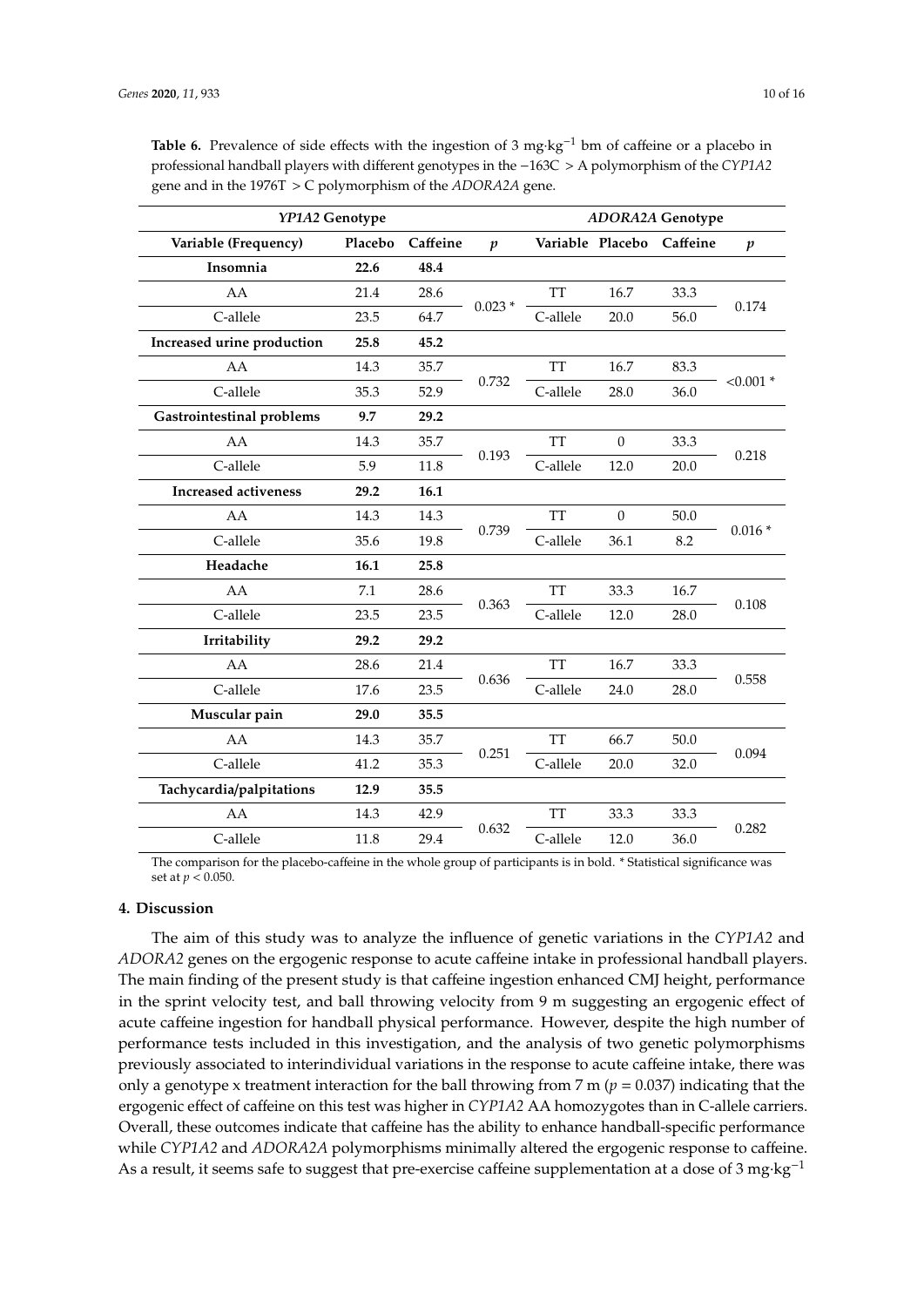bm can be considered as an ergogenic strategy to enhance some neuromuscular aspects of handball performance. Furthermore, the magnitude of the ergogenic effect of caffeine was, overall, similar in players with different genotypes in *CYP1A2* (−163C > A; rs762551) and *ADORA2A* (1976T > C; rs5751876) genes. Although caffeine was considered a banned substance in sports and its use was prohibited in competition between 1984 and 2004 (an adverse analytical finding was reported when urinary caffeine concentration surpassed  $12 \mu g/mL$  [\[1\]](#page-12-0)), the wide accessibility and popularity of caffeine-containing sources, and the relatively low prevalence of side effects reported when caffeine is ingested acutely in moderate doses suggest that the use of caffeine supplementation before sports competition cannot be considered as a unethical behavior in sports. The current investigation reinforces this idea because it suggests that high-performance athletes can benefit from acute ingestion irrespective of their *CYP1A2* and *ADORA2A* genotype.

#### *4.1. CYP1A2*

In the current investigation, acute caffeine intake (3 mg·kg−<sup>1</sup> ·bm) was effective to increase jump height in a countermovement jump (+3.9%). This ergogenic effect of caffeine is a recurrent finding in the literature as several investigations have found an effect of similar magnitude in basketball players [\[11\]](#page-12-8), volleyball players [\[49\]](#page-14-13), swimmers [\[13\]](#page-12-9), and resistance-trained individuals [\[31\]](#page-13-16). Acute caffeine intake was also ergogenic to enhance sprint performance as it reduced the time to complete a 30-m sprint test (−2.6%). These benefits were present without any *CYP1A2* genotype x treatment interaction suggesting that players with the AA genotype and those carrying the C-allele may benefit from acute caffeine intake to increase muscle power and sprint-related activities. Interestingly, caffeine did not produce any effect on the time employed to complete the modified version of the *t*-test, independently of the *CYP1A2* genotype of the individuals. As this is a recurrent finding in the literature [\[11\]](#page-12-8), it may suggest that the effect of caffeine to increase running performance is not present in agility tasks that require changes of direction. It is worth mentioning that no previous study has analyzed the effect of caffeine and the interaction with the *CYP1A2* genotype in handball. In the current investigation, acute caffeine intake enhanced the ball velocity in the throwing from 9 m while other non-statistically significant benefits were found in other handball-specific tests and in a simulated match when comparing data of the placebo and caffeine trials as a whole group. In these handball-specific testing, only a *CYP1A2* genotype x treatment interaction was found in the BT7M test (Table [2\)](#page-7-0). These data are in agreement with the results from other intermittent sports such as tennis in which caffeine ingestion improved the number of successful shots during a serve tennis performance test with minimal influence of the *CYP1A2* genotype [\[36\]](#page-14-0). These combined results, in terms of genotype, reinforce the idea that the *CYP1A2* genotype has little influence on the ergogenic response to caffeine, as previously found in other forms of exercise [\[11](#page-12-8)[,23,](#page-13-15)[24,](#page-13-8)[32](#page-13-17)[–36\]](#page-14-0). Thus, despite findings associated with a higher ergogenic response to caffeine in *CYP1A2* AA athletes with respect to C-allele athletes [\[22,](#page-13-7)[29\]](#page-13-13), the current investigation suggests that the ergogenic effect of caffeine on neuromuscular performance may be independent of the −163 C > A *CYP1A2* genotype, at least in handball players. In this regard, caffeine may be recommended for both *CYP1A2* AA and C-allele carriers seeking to enhance their physical performance with caffeine in a safe manner as the prevalence of side effects was comparable in both groups (Table [6\)](#page-9-0). Of note, C-allele carriers in the *CYP1A2* gene showed higher ratings of insomnia, and thus should evaluate the use of caffeine to increase their performance in evening training sessions as they may experience a higher frequency of insomnia when using this supplementation strategy. These findings do not dispute the notion that the AA genotype increases the metabolism of caffeine, as previously found [\[28\]](#page-13-12). However, it is possible that fast/slower caffeine metabolism does not produce any benefit in terms of response to acute caffeine intake as the subproducts of caffeine metabolism may also be ergogenic [\[58,](#page-15-2)[59\]](#page-15-3). This latter speculation warrants further investigation.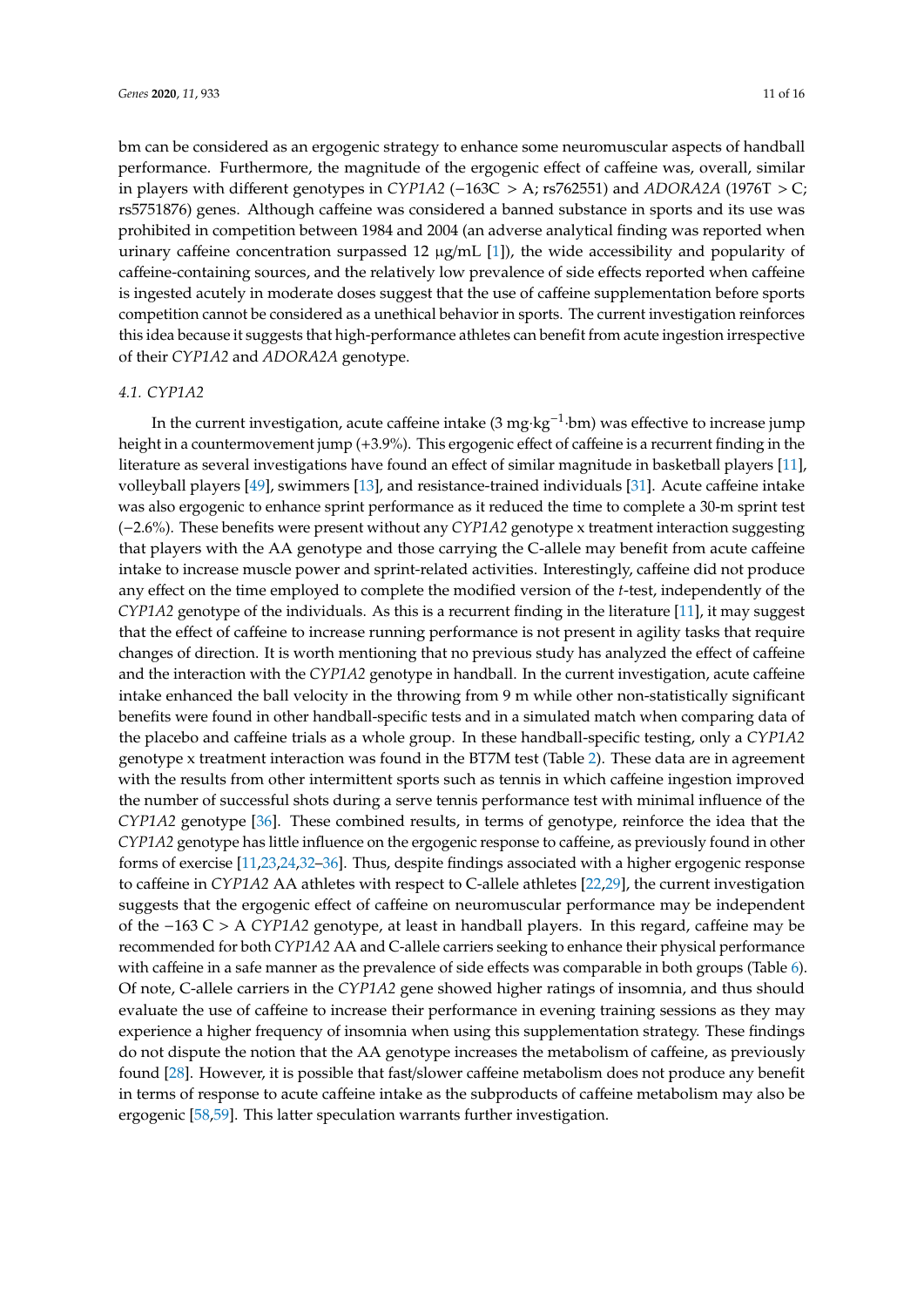Our study showed no influence of the *ADORA2A* genetic variation (TT vs. C-allele carriers) on the ergogenic response to caffeine. The literature on this topic is scarce in comparison to the *CYP1A2* gene, but again, the current finding is supported by the existing studies. Loy et al. [\[39\]](#page-14-3) found that only *ADORA2A* TT homozygotes benefited from caffeine ingestion while C-allele carriers in this gene did not obtain any ergogenic benefit during a 10 min all-out time trial. This pioneer investigation suggested that C-allele carriers may be considered as non-responders to caffeine, while more recent evidence disputed this notion. Grgic et al. [\[40\]](#page-14-4) have found that *ADORA2A* C-allele carriers benefited from caffeine in terms of exercise performance in a battery of neuromuscular tests, although their response could not be compared to TT homozygotes as none of their 22 participants presented this genotype. Carswell et al. [\[24\]](#page-13-8) have found that both TT and C-allele carriers enhanced exercise performance by a similar degree during a 15-min cycling time trial. Interestingly, 83.3% of the players with the *ADORA2A* TT genotype in the current investigation reported increased urine production in the hours after caffeine ingestion, a percentage higher than in C-allele carriers (Table [6\)](#page-9-0). In addition, players with the *ADORA2A* TT genotype also reported a higher rating of increased activeness than C-allele counterparts, suggesting that TT may be more prone to suffer some of the most common caffeine-induced drawbacks when using acute caffeine intake. In this regard, TT homozygotes should value the use of caffeine in terms of benefits/drawbacks, test its effectiveness during training or simulated competition and discontinue supplementation in the case of continued side-effects.

## *4.3. Strengths and Limitations*

To our knowledge, this is the first study to analyze the influence of two genotypes (*ADORA2A* and *CYP1A2A*) on the ergogenic response to caffeine by using multiple exercise performance testing. However, some limitations are present such as: (a) the limited sample size of handball players; (b) the reduced number of TT homozygotes in the *ADORA2A* gene; (c) the lack of blood biomarkers that could have helped to provide an explanation of the main mechanisms behind our findings; (d) the use of only one dose of caffeine; (e) the use of individuals with low habituation to caffeine. Future studies are required to understand the possible role of other polymorphism in *CYP1A2* and *ADORA2A*, in addition to investigating the influence of other genes, to completely unveil the influence of genetics on the ergogenic response to caffeine. The investigation of higher acute doses of caffeine and the study of the genetics-caffeine's response interaction in individuals habituated to caffeine may be pertinent in future investigations as the ergogenic response to caffeine may be influenced by genetics with higher acute/chronic doses of caffeine.

#### **5. Conclusions**

In the light of the current outcomes, caffeine supplementation can be considered as an ergogenic strategy to enhance some neuromuscular aspects of handball performance in players with low habituation to caffeine. However, the magnitude of the ergogenic effect of caffeine was, overall, similar in players with different genotypes in *CYP1A2* (−163C > A; rs762551) and *ADORA2A* (1976T > C; rs5751876) genes. The only exception is that only AA *CYP1A2* players obtained higher benefits with caffeine on one type of handball-specific throw performance with respect to C-allele carriers. Thus, caffeine may be used to enhance physical performance in professional handball players, irrespective or their *CYP1A2* and *ADORA2A* genotypes. Of note, as there is a progressive tolerance to the ergogenic benefit of caffeine with chronic ingestion [\[60\]](#page-15-4), together with a progressive increase in the prevalence of side effects [\[61\]](#page-15-5) professional handball players should avoid using caffeine on a daily basis to prevent habituation. The use of caffeine to increase performance in team-sports should be evaluated compared to its side-effects [\[62\]](#page-15-6), especially in *CYP1A2* C-allele carriers and *ADORA2A* TT homozygotes as insomnia, diuresis, and excessive activeness may be reported by athletes with these genotypes.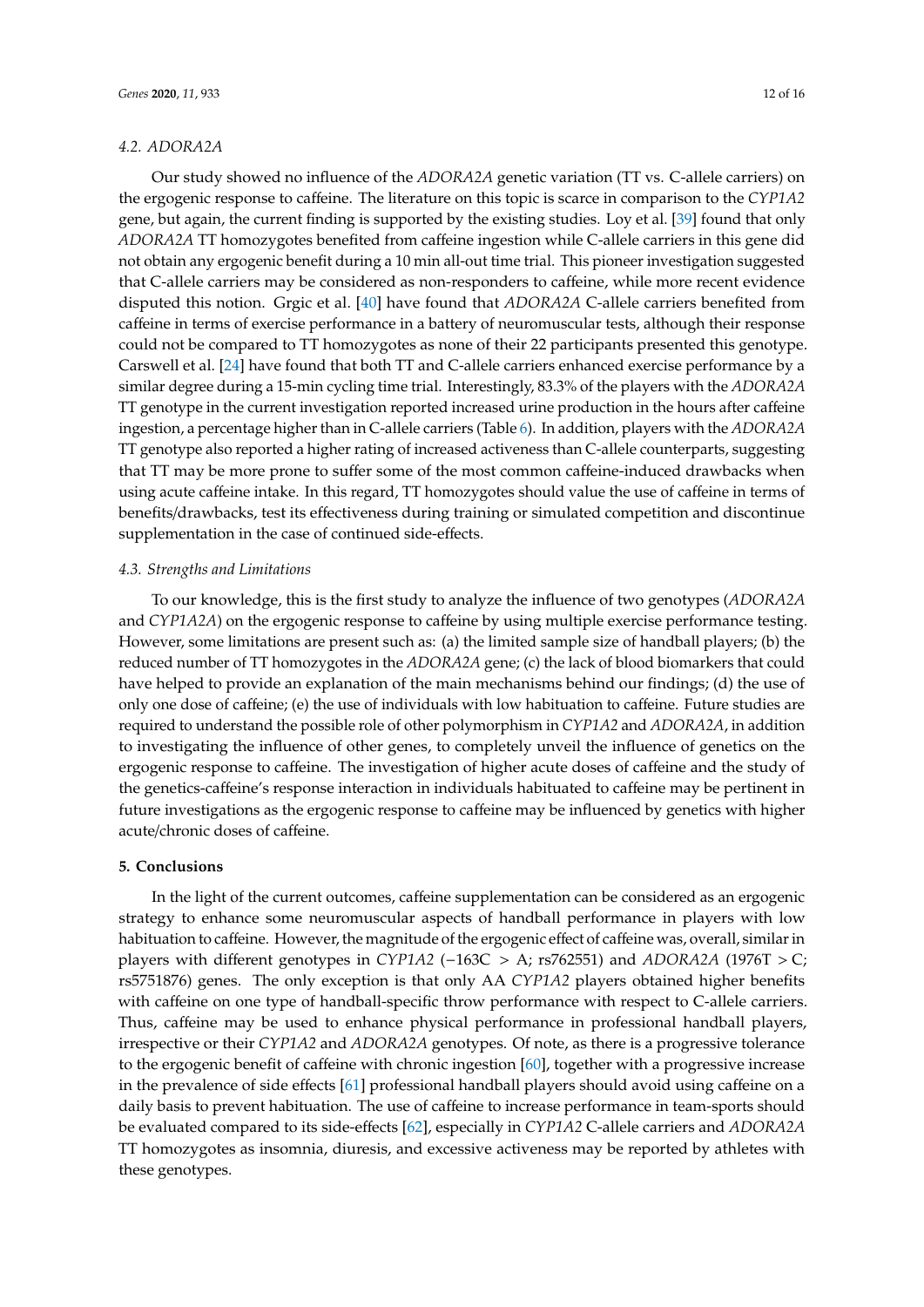**Author Contributions:** Conceptualization, A.M., Á.L.-S., V.M.-P., J.D.C.; methodology, A.M., Á.L.-S., V.M.-P., J.D.C.; investigation, A.M., Á.L.-S., M.A.-N., V.M.-P., J.D.C.; formal analysis, A.M., Á.L.-S., V.M.-P., D.V.-D., J.D.C.; writing—original draft preparation, A.M., Á.L.-S., V.M.P., J.D.C.; writing—review and editing, A.M., Á.L.-S., M.A.-N., V.M.-P., D.V.-D., J.R.-G., J.D.-C.; project administration, J.D.C.; funding acquisition, Á.L.-S. All authors have read and agreed to the published version of the manuscript.

**Funding:** This research was funded by the Universidad Francisco de Vitoria and Banco Santander, grant number (UFV-2020/43).

**Acknowledgments:** The authors would like to thank all the players who participated in the study.

**Conflicts of Interest:** The authors declare no conflict of interest.

## **References**

- <span id="page-12-0"></span>1. Del Coso, J.; Munoz, G.; Munoz-Guerra, J. Prevalence of caffeine use in elite athletes following its removal from the World Anti-Doping Agency list of banned substances. *Appl. Physiol. Nutr. Metab. Physiol. Appl. Nutr. Metab.* **2011**, *36*, 555–561. [\[CrossRef\]](http://dx.doi.org/10.1139/h11-052) [\[PubMed\]](http://www.ncbi.nlm.nih.gov/pubmed/21854160)
- <span id="page-12-1"></span>2. Aguilar-Navarro, M.; Munoz, G.; Salinero, J.J.; Munoz-Guerra, J.; Fernandez-Alvarez, M.; Plata, M.D.M.; Del Coso, J. Urine caffeine concentration in doping control samples from 2004 to 2015. *Nutrients* **2019**, *11*, 286. [\[CrossRef\]](http://dx.doi.org/10.3390/nu11020286) [\[PubMed\]](http://www.ncbi.nlm.nih.gov/pubmed/30699902)
- <span id="page-12-2"></span>3. Pickering, C.; Kiely, J. Are the current guidelines on caffeine use in sport optimal for everyone? Inter-individual Variation in caffeine ergogenicity, and a move towards personalised sports nutrition. *Sports Med.* **2018**, *48*, 7–16. [\[CrossRef\]](http://dx.doi.org/10.1007/s40279-017-0776-1) [\[PubMed\]](http://www.ncbi.nlm.nih.gov/pubmed/28853006)
- <span id="page-12-3"></span>4. Maughan, R.J.; Burke, L.M.; Dvorak, J.; Larson-Meyer, D.E.; Peeling, P.; Phillips, S.M.; Rawson, E.S.; Walsh, N.P.; Garthe, I.; Geyer, H.; et al. IOC consensus statement: Dietary supplements and the high-performance athlete. *Br. J. Sports Med.* **2018**, *52*, 439–455. [\[CrossRef\]](http://dx.doi.org/10.1136/bjsports-2018-099027) [\[PubMed\]](http://www.ncbi.nlm.nih.gov/pubmed/29540367)
- <span id="page-12-4"></span>5. Southward, K.; Rutherfurd-Markwick, K.J.; Ali, A. The Effect of acute caffeine ingestion on endurance performance: A systematic review and meta-analysis. *Sports Med.* **2018**, *48*, 1913–1928. [\[CrossRef\]](http://dx.doi.org/10.1007/s40279-018-0939-8) [\[PubMed\]](http://www.ncbi.nlm.nih.gov/pubmed/29876876)
- <span id="page-12-5"></span>6. Salinero, J.J.; Lara, B.; Del Coso, J. Effects of acute ingestion of caffeine on team sports performance: A systematic review and meta-analysis. *Res. Sports Med.* **2019**, *27*, 238–256. [\[CrossRef\]](http://dx.doi.org/10.1080/15438627.2018.1552146) [\[PubMed\]](http://www.ncbi.nlm.nih.gov/pubmed/30518253)
- <span id="page-12-6"></span>7. Perez-Lopez, A.; Salinero, J.J.; Abian-Vicen, J.; Valades, D.; Lara, B.; Hernandez, C.; Areces, F.; Gonzalez, C.; Del Coso, J. Caffeinated energy drinks improve volleyball performance in elite female players. *Med. Sci. Sports Exerc.* **2015**, *47*, 850–856. [\[CrossRef\]](http://dx.doi.org/10.1249/MSS.0000000000000455)
- 8. Del Coso, J.; Munoz-Fernandez, V.E.; Munoz, G.; Fernandez-Elias, V.E.; Ortega, J.F.; Hamouti, N.; Barbero, J.C.; Munoz-Guerra, J. Effects of a caffeine-containing energy drink on simulated soccer performance. *PLoS ONE* **2012**, *7*, e31380. [\[CrossRef\]](http://dx.doi.org/10.1371/journal.pone.0031380)
- <span id="page-12-11"></span>9. Munoz, A.; Lopez-Samanes, A.; Perez-Lopez, A.; Aguilar-Navarro, M.; Moreno-Heredero, B.; Rivilla-Garcia, J.; Gonzalez-Frutos, P.; Pino-Ortega, J.; Morencos, E.; Del Coso, J. Effects of caffeine ingestion on physical performance in elite women handball players: A randomized, controlled study. *Int. J. Sports Physiol. Perform.* **2020**, 1–8. [\[CrossRef\]](http://dx.doi.org/10.1123/ijspp.2019-0847)
- <span id="page-12-7"></span>10. Russell, M.; Reynolds, N.A.; Crewther, B.T.; Cook, C.J.; Kilduff, L.P. Physiological and performance effects of caffeine gum consumed during a simulated half-time by professional academy rugby union players. *J. Strength Cond. Res.* **2020**, *34*, 145–151. [\[CrossRef\]](http://dx.doi.org/10.1519/JSC.0000000000002185)
- <span id="page-12-8"></span>11. Puente, C.; Abian-Vicen, J.; Del Coso, J.; Lara, B.; Salinero, J.J. The CYP1A2-163C>A polymorphism does not alter the effects of caffeine on basketball performance. *PLoS ONE* **2018**, *13*, e0195943. [\[CrossRef\]](http://dx.doi.org/10.1371/journal.pone.0195943) [\[PubMed\]](http://www.ncbi.nlm.nih.gov/pubmed/29668752)
- 12. Jenkins, N.T.; Trilk, J.L.; Singhal, A.; O'Connor, P.J.; Cureton, K.J. Ergogenic effects of low doses of caffeine on cycling performance. *Int. J. Sport Nutr. Exerc. Metab.* **2008**, *18*, 328–342. [\[CrossRef\]](http://dx.doi.org/10.1123/ijsnem.18.3.328) [\[PubMed\]](http://www.ncbi.nlm.nih.gov/pubmed/18562777)
- <span id="page-12-9"></span>13. Lara, B.; Ruiz-Vicente, D.; Areces, F.; Abian-Vicen, J.; Salinero, J.J.; Gonzalez-Millan, C.; Gallo-Salazar, C.; Del Coso, J. Acute consumption of a caffeinated energy drink enhances aspects of performance in sprint swimmers. *Br. J. Nutr.* **2015**, *114*, 908–914. [\[CrossRef\]](http://dx.doi.org/10.1017/S0007114515002573) [\[PubMed\]](http://www.ncbi.nlm.nih.gov/pubmed/26279580)
- <span id="page-12-10"></span>14. Jodra, P.; Lago-Rodriguez, A.; Sanchez-Oliver, A.J.; Lopez-Samanes, A.; Perez-Lopez, A.; Veiga-Herreros, P.; San Juan, A.F.; Dominguez, R. Effects of caffeine supplementation on physical performance and mood dimensions in elite and trained-recreational athletes. *J. Int. Soc. Sports Nutr.* **2020**, *17*, 2. [\[CrossRef\]](http://dx.doi.org/10.1186/s12970-019-0332-5) [\[PubMed\]](http://www.ncbi.nlm.nih.gov/pubmed/31900166)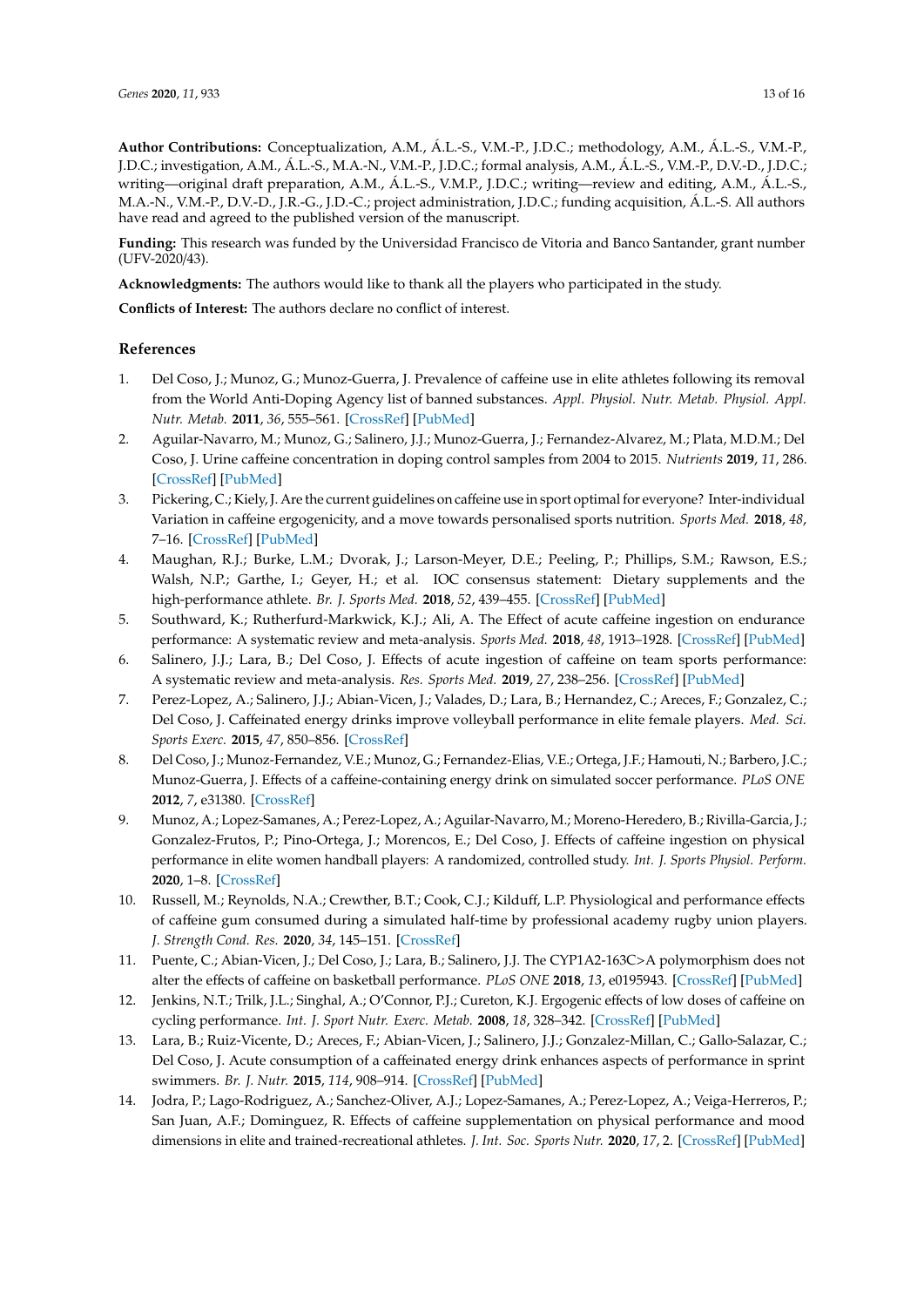- <span id="page-13-0"></span>15. Mielgo-Ayuso, J.; Marques-Jimenez, D.; Refoyo, I.; Del Coso, J.; Leon-Guereno, P.; Calleja-Gonzalez, J. Effect of caffeine supplementation on sports performance based on differences between sexes: A systematic review. *Nutrients* **2019**, *11*, 2313. [\[CrossRef\]](http://dx.doi.org/10.3390/nu11102313)
- <span id="page-13-1"></span>16. Kamimori, G.H.; Karyekar, C.S.; Otterstetter, R.; Cox, D.S.; Balkin, T.J.; Belenky, G.L.; Eddington, N.D. The rate of absorption and relative bioavailability of caffeine administered in chewing gum versus capsules to normal healthy volunteers. *Int. J. Pharm.* **2002**, *234*, 159–167. [\[CrossRef\]](http://dx.doi.org/10.1016/S0378-5173(01)00958-9)
- <span id="page-13-2"></span>17. Pasman, W.J.; Van Baak, M.A.; Jeukendrup, A.E.; De Haan, A. The effect of different dosages of caffeine on endurance performance time. *Int. J. Sports Med.* **1995**, *16*, 225–230. [\[CrossRef\]](http://dx.doi.org/10.1055/s-2007-972996)
- <span id="page-13-3"></span>18. Graham, T.E.; Spriet, L.L. Metabolic, catecholamine, and exercise performance responses to various doses of caffeine. *J. Appl. Physiol.* **1995**, *78*, 867–874. [\[CrossRef\]](http://dx.doi.org/10.1152/jappl.1995.78.3.867)
- <span id="page-13-4"></span>19. Pickering, C.; Kiely, J. What should we do about habitual caffeine use in Athletes? *Sports Med.* **2019**, *49*, 833–842. [\[CrossRef\]](http://dx.doi.org/10.1007/s40279-018-0980-7)
- <span id="page-13-5"></span>20. Mora-Rodriguez, R.; Garcia Pallares, J.; Lopez-Samanes, A.; Ortega, J.F.; Fernandez-Elias, V.E. Caffeine ingestion reverses the circadian rhythm effects on neuromuscular performance in highly resistance-trained men. *PLoS ONE* **2012**, *7*, e33807. [\[CrossRef\]](http://dx.doi.org/10.1371/journal.pone.0033807)
- <span id="page-13-6"></span>21. Mora-Rodriguez, R.; Pallares, J.G.; Lopez-Gullon, J.M.; Lopez-Samanes, A.; Fernandez-Elias, V.E.; Ortega, J.F. Improvements on neuromuscular performance with caffeine ingestion depend on the time-of-day. *J. Sci. Med. Sport* **2015**, *18*, 338–342. [\[CrossRef\]](http://dx.doi.org/10.1016/j.jsams.2014.04.010) [\[PubMed\]](http://www.ncbi.nlm.nih.gov/pubmed/24816164)
- <span id="page-13-7"></span>22. Guest, N.; Corey, P.; Vescovi, J.; El-Sohemy, A. Caffeine, CYP1A2 genotype, and endurance performance in Athletes. *Med. Sci. Sports Exerc.* **2018**, *50*, 1570–1578. [\[CrossRef\]](http://dx.doi.org/10.1249/MSS.0000000000001596) [\[PubMed\]](http://www.ncbi.nlm.nih.gov/pubmed/29509641)
- <span id="page-13-15"></span>23. Salinero, J.J.; Lara, B.; Ruiz-Vicente, D.; Areces, F.; Puente-Torres, C.; Gallo-Salazar, C.; Pascual, T.; Del Coso, J. CYP1A2 genotype variations do not modify the benefits and drawbacks of caffeine during exercise: A pilot study. *Nutrients* **2017**, *9*, 269. [\[CrossRef\]](http://dx.doi.org/10.3390/nu9030269) [\[PubMed\]](http://www.ncbi.nlm.nih.gov/pubmed/28287486)
- <span id="page-13-8"></span>24. Carswell, A.T.; Howland, K.; Martinez-Gonzalez, B.; Baron, P.; Davison, G. The effect of caffeine on cognitive performance is influenced by CYP1A2 but not ADORA2A genotype, yet neither genotype affects exercise performance in healthy adults. *Eur. J. Appl. Physiol.* **2020**. [\[CrossRef\]](http://dx.doi.org/10.1007/s00421-020-04384-8) [\[PubMed\]](http://www.ncbi.nlm.nih.gov/pubmed/32356023)
- <span id="page-13-9"></span>25. Del Coso, J.; Lara, B.; Ruiz-Moreno, C.; Salinero, J.J. Challenging the myth of non-response to the ergogenic effects of caffeine ingestion on exercise performance. *Nutrients* **2019**, *11*, 732. [\[CrossRef\]](http://dx.doi.org/10.3390/nu11040732) [\[PubMed\]](http://www.ncbi.nlm.nih.gov/pubmed/30934886)
- <span id="page-13-10"></span>26. Gu, L.; Gonzalez, F.J.; Kalow, W.; Tang, B.K. Biotransformation of caffeine, paraxanthine, theobromine and theophylline by cDNA-expressed human CYP1A2 and CYP2E1. *Pharmacogenetics* **1992**, *2*, 73–77. [\[CrossRef\]](http://dx.doi.org/10.1097/00008571-199204000-00004)
- <span id="page-13-11"></span>27. Sachse, C.; Brockmoller, J.; Bauer, S.; Roots, I. Functional significance of a C–>A polymorphism in intron 1 of the cytochrome P450 CYP1A2 gene tested with caffeine. *Br. J. Clin. Pharmacol.* **1999**, *47*, 445–449. [\[CrossRef\]](http://dx.doi.org/10.1046/j.1365-2125.1999.00898.x)
- <span id="page-13-12"></span>28. Nehlig, A. Interindividual differences in caffeine metabolism and factors driving caffeine consumption. *Pharmacol. Rev.* **2018**, *70*, 384–411. [\[CrossRef\]](http://dx.doi.org/10.1124/pr.117.014407)
- <span id="page-13-13"></span>29. Rahimi, R. The effect of CYP1A2 genotype on the ergogenic properties of caffeine during resistance exercise: A randomized, double-blind, placebo-controlled, crossover study. *Ir. J. Med Sci.* **2019**, *188*, 337–345. [\[CrossRef\]](http://dx.doi.org/10.1007/s11845-018-1780-7)
- <span id="page-13-14"></span>30. Pataky, M.W.; Womack, C.J.; Saunders, M.J.; Goffe, J.L.; D'Lugos, A.C.; El-Sohemy, A.; Luden, N.D. Caffeine and 3-km cycling performance: Effects of mouth rinsing, genotype, and time of day. *Scand. J. Med. Sci. Sports* **2016**, *26*, 613–619. [\[CrossRef\]](http://dx.doi.org/10.1111/sms.12501)
- <span id="page-13-16"></span>31. Grgic, J.; Pickering, C.; Bishop, D.J.; Schoenfeld, B.J.; Mikulic, P.; Pedisic, Z. CYP1A2 genotype and acute effects of caffeine on resistance exercise, jumping, and sprinting performance. *J. Int. Soc. Sports Nutr.* **2020**, *17*, 21. [\[CrossRef\]](http://dx.doi.org/10.1186/s12970-020-00349-6) [\[PubMed\]](http://www.ncbi.nlm.nih.gov/pubmed/32295624)
- <span id="page-13-17"></span>32. Spineli, H.; Pinto, M.P.; Dos Santos, B.P.; Lima-Silva, A.E.; Bertuzzi, R.; Gitai, D.L.G.; De Araujo, G.G. Caffeine improves various aspects of athletic performance in adolescents independent of their 163 C>A CYP1A2 genotypes. *Scand. J. Med. Sci. Sports* **2020**. [\[CrossRef\]](http://dx.doi.org/10.1111/sms.13749) [\[PubMed\]](http://www.ncbi.nlm.nih.gov/pubmed/32538495)
- 33. Algrain, H.; Thomas, R.; Carrillo, A.; Ryan, E.; Kim, C.; Lettanll, R.; Ryan, E. The effects of a polymorphism in the cytochrome P450 CYP1A2 gene on performance enhacement with caffeine in recreational cyclist. *J. Ca*ff*eine Res.* **2015**, *6*, 34–39. [\[CrossRef\]](http://dx.doi.org/10.1089/jcr.2015.0029)
- 34. Davenport, A.D.; Jameson, T.S.O.; Kilroe, S.P.; Monteyne, A.J.; Pavis, G.F.; Wall, B.T.; Dirks, M.L.; Alamdari, N.; Mikus, C.R.; Stephens, F.B. A randomised, placebo-controlled, crossover study investigating the optimal timing of a caffeine-containing supplement for exercise performance. *Sports Med. Open* **2020**, *6*, 17. [\[CrossRef\]](http://dx.doi.org/10.1186/s40798-020-00246-x) [\[PubMed\]](http://www.ncbi.nlm.nih.gov/pubmed/32232597)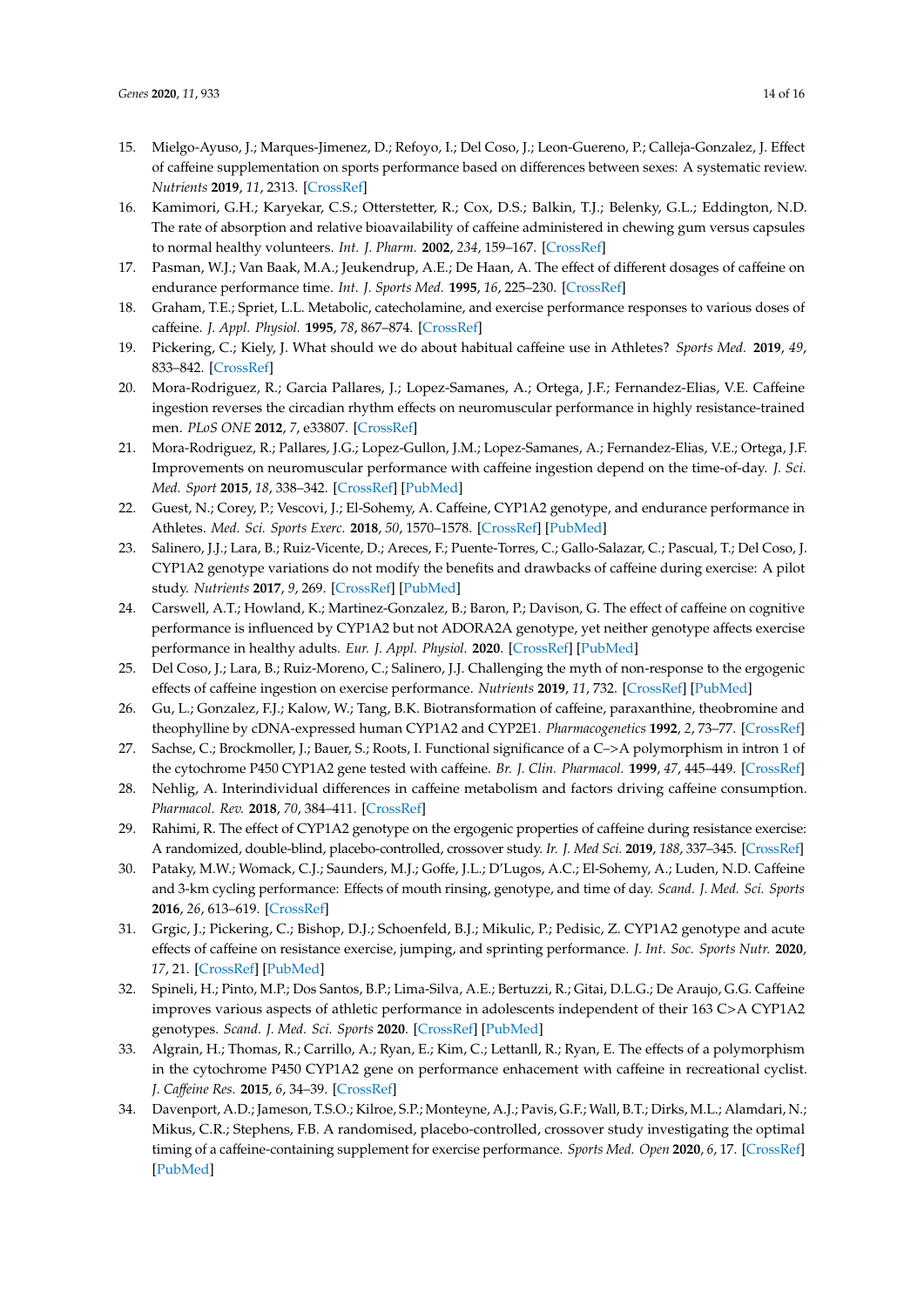- 35. Giersch, G.; Boyett, J.; Hargens, T.; Luden, N.; Saunders, M.; Daley, H.; Hughey, C.; El-Sohemy, A.; Womack, C.J. The effect of the CYP1A2-163C>A polymorphism on caffeine metabolism and subsequent cycling performance. *J. Ca*ff*eine Res.* **2018**, *8*, 65–70. [\[CrossRef\]](http://dx.doi.org/10.1089/caff.2017.0028)
- <span id="page-14-0"></span>36. Klein, C.; Clawson, A.; Saunders, M.; Flohr, M.; Dunham, W.; Hancock, M.; Womack, C. The effect of caffeine on performance in collegiate tennis players. *J. Ca*ff*eine Res.* **2012**, *3*, 15–22. [\[CrossRef\]](http://dx.doi.org/10.1089/jcr.2012.0019)
- <span id="page-14-1"></span>37. Davis, J.K.; Green, J.M. Caffeine and anaerobic performance: Ergogenic value and mechanisms of action. *Sports Med.* **2009**, *39*, 813–832. [\[CrossRef\]](http://dx.doi.org/10.2165/11317770-000000000-00000)
- <span id="page-14-2"></span>38. Fredholm, B.B.; Yang, J.; Wang, Y. Low, but not high, dose caffeine is a readily available probe for adenosine actions. *Mol. Asp. Med.* **2017**, *55*, 20–25. [\[CrossRef\]](http://dx.doi.org/10.1016/j.mam.2016.11.011)
- <span id="page-14-3"></span>39. Loy, B.; O´Connor, P.; Lindheimer, M.; Covert, S. Caffeine is ergogenic for adenosine A<sub>2A</sub> receptor gene (ADORA2) T allele homozygotes. A pilot study. *J. Ca*ff*eine Res.* **2015**, *5*, 1–9. [\[CrossRef\]](http://dx.doi.org/10.1089/jcr.2014.0035)
- <span id="page-14-4"></span>40. Grgic, J.; Pickering, C.; Bishop, D.J.; Del Coso, J.; Schoenfeld, B.J.; Tinsley, G.M.; Pedisic, Z. ADOR2A C Allele Carriers Exhibit Ergogenic Responses to Caffeine Supplementation. *Nutrients* **2020**, *12*, 741. [\[CrossRef\]](http://dx.doi.org/10.3390/nu12030741)
- <span id="page-14-5"></span>41. Skinner, T.L.; Desbrow, B.; Arapova, J.; Schaumberg, M.A.; Osborne, J.; Grant, G.D.; Anoopkumar-Dukie, S.; Leveritt, M.D. Women Experience the same ergogenic response to caffeine as men. *Med. Sci. Sports Exerc.* **2019**, *51*, 1195–1202. [\[CrossRef\]](http://dx.doi.org/10.1249/MSS.0000000000001885) [\[PubMed\]](http://www.ncbi.nlm.nih.gov/pubmed/30629046)
- <span id="page-14-6"></span>42. Clarke, N.D.; Kirwan, N.A.; Richardson, D.L. Coffee ingestion improves 5 km cycling performance in men and women by a similar magnitude. *Nutrients* **2019**, *11*, 2575. [\[CrossRef\]](http://dx.doi.org/10.3390/nu11112575) [\[PubMed\]](http://www.ncbi.nlm.nih.gov/pubmed/31731467)
- <span id="page-14-7"></span>43. Lara, B.; Gutierrez Hellin, J.; Ruiz-Moreno, C.; Romero-Moraleda, B.; Del Coso, J. Acute caffeine intake increases performance in the 15-s Wingate test during the menstrual cycle. *Br. J. Clin. Pharmacol.* **2020**, *86*, 745–752. [\[CrossRef\]](http://dx.doi.org/10.1111/bcp.14175) [\[PubMed\]](http://www.ncbi.nlm.nih.gov/pubmed/31747465)
- <span id="page-14-8"></span>44. Romero-Moraleda, B.; Del Coso, J.; Gutierrez-Hellin, J.; Lara, B. The Effect of caffeine on the velocity of half-squat exercise during the menstrual cycle: A randomized controlled trial. *Nutrients* **2019**, *11*, 2662. [\[CrossRef\]](http://dx.doi.org/10.3390/nu11112662) [\[PubMed\]](http://www.ncbi.nlm.nih.gov/pubmed/31690049)
- <span id="page-14-9"></span>45. Filip, A.; Wilk, M.; Krzysztofik, M.; Del Coso, J. Inconsistency in the ergogenic effect of caffeine in athletes who regularly consume caffeine: Is it due to the disparity in the criteria that defines habitual caffeine intake? *Nutrients* **2020**, *12*, 1087. [\[CrossRef\]](http://dx.doi.org/10.3390/nu12041087) [\[PubMed\]](http://www.ncbi.nlm.nih.gov/pubmed/32326386)
- <span id="page-14-10"></span>46. Bühler, E.; Lachenmeier, D.; Schlegel, K.; Winkler, G. Development of a tool to assess the caffeine intake among teenagers and young adults. *Ernahr. Umsch.* **2013**, *2013*, 4.
- <span id="page-14-11"></span>47. Salinero, J.J.; Lara, B.; Abian-Vicen, J.; Gonzalez-Millan, C.; Areces, F.; Gallo-Salazar, C.; Ruiz-Vicente, D.; Del Coso, J. The use of energy drinks in sport: Perceived ergogenicity and side effects in male and female athletes. *Br. J. Nutr.* **2014**, *112*, 1494–1502. [\[CrossRef\]](http://dx.doi.org/10.1017/S0007114514002189) [\[PubMed\]](http://www.ncbi.nlm.nih.gov/pubmed/25212095)
- <span id="page-14-12"></span>48. Bosco, C.; Luhtanen, P.; Komi, P.V. A simple method for measurement of mechanical power in jumping. *Eur. J. Appl. Physiol. Occup. Physiol.* **1983**, *50*, 273–282. [\[CrossRef\]](http://dx.doi.org/10.1007/BF00422166)
- <span id="page-14-13"></span>49. Del Coso, J.; Perez-Lopez, A.; Abian-Vicen, J.; Salinero, J.J.; Lara, B.; Valades, D. Enhancing physical performance in male volleyball players with a caffeine-containing energy drink. *Int. J. Sports Physiol. Perform.* **2014**, *9*, 1013–1018. [\[CrossRef\]](http://dx.doi.org/10.1123/ijspp.2013-0448)
- <span id="page-14-14"></span>50. Michalsik, L.B.; Aagaard, P. Physical demands in elite team handball: Comparisons between male and female players. *J. Sports Med. Phys. Fit.* **2015**, *55*, 878–891.
- <span id="page-14-15"></span>51. Sassi, R.H.; Dardouri, W.; Yahmed, M.H.; Gmada, N.; Mahfoudhi, M.E.; Gharbi, Z. Relative and absolute reliability of a modified agility T-test and its relationship with vertical jump and straight sprint. *J. Strength Cond. Res.* **2009**, *23*, 1644–1651. [\[CrossRef\]](http://dx.doi.org/10.1519/JSC.0b013e3181b425d2) [\[PubMed\]](http://www.ncbi.nlm.nih.gov/pubmed/19675502)
- <span id="page-14-16"></span>52. Lopez-Samanes, A.; Moreno-Perez, D.; Mate-Munoz, J.L.; Dominguez, R.; Pallares, J.G.; Mora-Rodriguez, R.; Ortega, J.F. Circadian rhythm effect on physical tennis performance in trained male players. *J. Sports Sci.* **2017**, *35*, 2121–2128. [\[CrossRef\]](http://dx.doi.org/10.1080/02640414.2016.1258481) [\[PubMed\]](http://www.ncbi.nlm.nih.gov/pubmed/27918240)
- <span id="page-14-17"></span>53. Wagner, H.; Pfusterschmied, J.; Von Duvillard, S.P.; Muller, E. Performance and kinematics of various throwing techniques in team-handball. *J. Sports Sci. Med.* **2011**, *10*, 73–80. [\[PubMed\]](http://www.ncbi.nlm.nih.gov/pubmed/24149298)
- <span id="page-14-18"></span>54. Ferragut, C.; Vila, H.; Abraldes, J.A.; Manchado, C. Influence of physical aspects and throwing velocity in opposition situations in top-elite and elite female handball players. *J. Hum. Kinet.* **2018**, *63*, 23–32. [\[CrossRef\]](http://dx.doi.org/10.2478/hukin-2018-0003) [\[PubMed\]](http://www.ncbi.nlm.nih.gov/pubmed/30279938)
- <span id="page-14-19"></span>55. Bastida-Castillo, A.; Gomez-Carmona, C.D.; De La Cruz Sanchez, E.; Pino-Ortega, J. Comparing accuracy between global positioning systems and ultra-wideband-based position tracking systems used for tactical analyses in soccer. *Eur. J. Sport Sci.* **2019**, *19*, 1157–1165. [\[CrossRef\]](http://dx.doi.org/10.1080/17461391.2019.1584248)